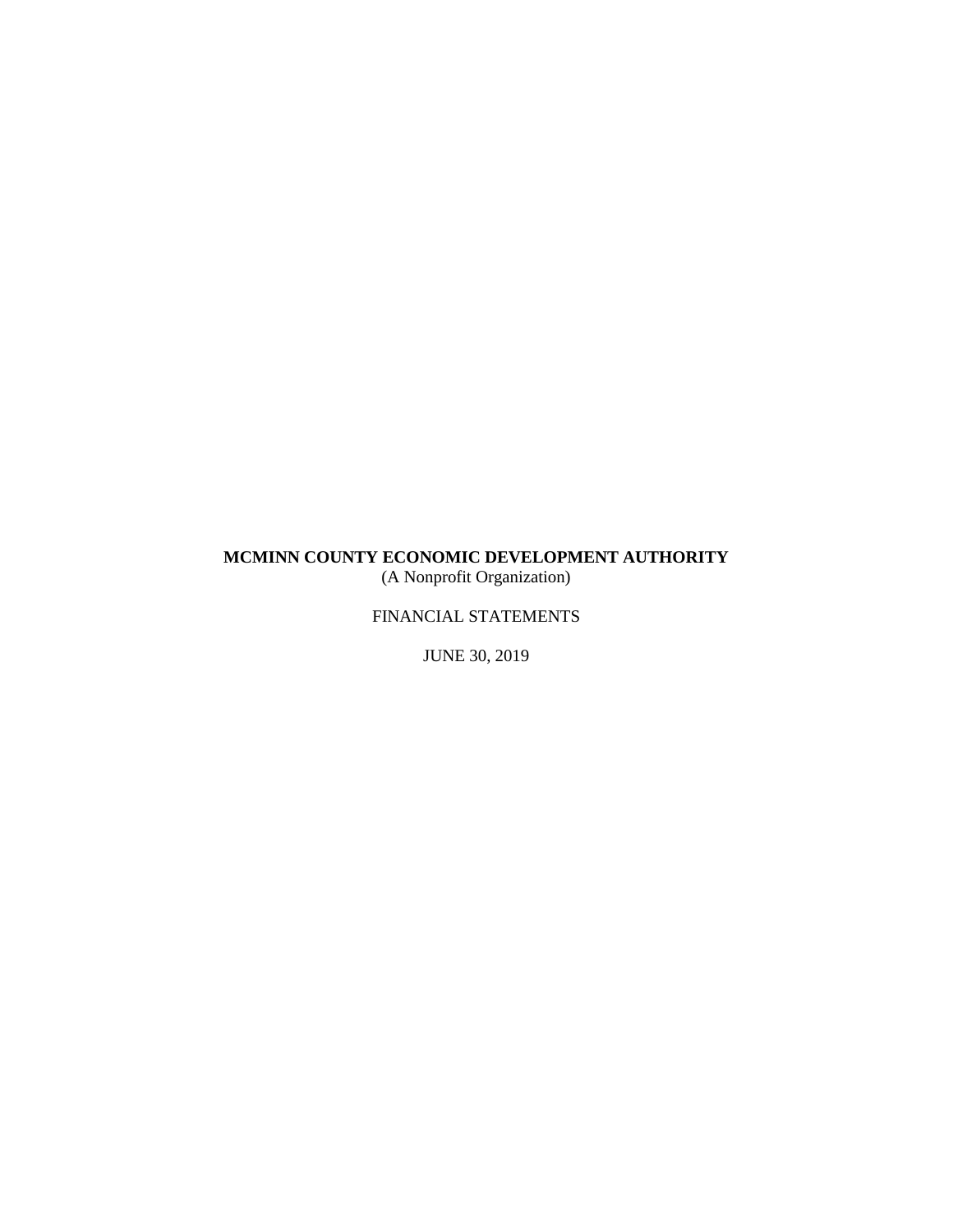#### (A Nonprofit Organization) TABLE OF CONTENTS JUNE 30, 2019

|                                                                                                                                                                                                                          | PAGE      |
|--------------------------------------------------------------------------------------------------------------------------------------------------------------------------------------------------------------------------|-----------|
| <b>INTRODUCTORY SECTION:</b><br>List of Principal Officials                                                                                                                                                              | 1         |
| FINANCIAL SECTION:<br>INDEPENDENT AUDITORS' REPORT                                                                                                                                                                       | $2 - 3$   |
| Management's Discussion and Analysis                                                                                                                                                                                     | $4 - 7$   |
| <b>BASIC FINANCIAL STATEMENTS:</b>                                                                                                                                                                                       |           |
| <b>Statement of Net Position</b>                                                                                                                                                                                         | 8         |
| Statement of Revenues, Expenses and Change in Net Position                                                                                                                                                               | 9         |
| <b>Statement of Cash Flows</b>                                                                                                                                                                                           | 10        |
| <b>Notes to Financial Statements</b>                                                                                                                                                                                     | $11 - 24$ |
| REQUIRED SUPPLEMENTARY INFORMATION:                                                                                                                                                                                      |           |
| Schedule of Changes in Net Pension Liability (Asset) and Related<br>Ratios Based on Participation in the Public Employee Pension<br>Plan of TCRS                                                                         | $25 - 26$ |
| Notes to Required Supplementary Schedules presented on<br>Page 29                                                                                                                                                        | 27        |
| Schedule of Changes in Total OPEB Liability and Related Ratios                                                                                                                                                           | 28        |
| Notes to OPEB Required Supplementary Information on page 30                                                                                                                                                              | 29        |
| Independent Auditors' Report on Internal Control over Financial Reporting<br>and on Compliance and Other Matters based in an Audit of Financial<br>Statements Performed in Accordance with Government Auditing Standards | $30 - 31$ |
| Schedule of Findings and Responses                                                                                                                                                                                       | 32        |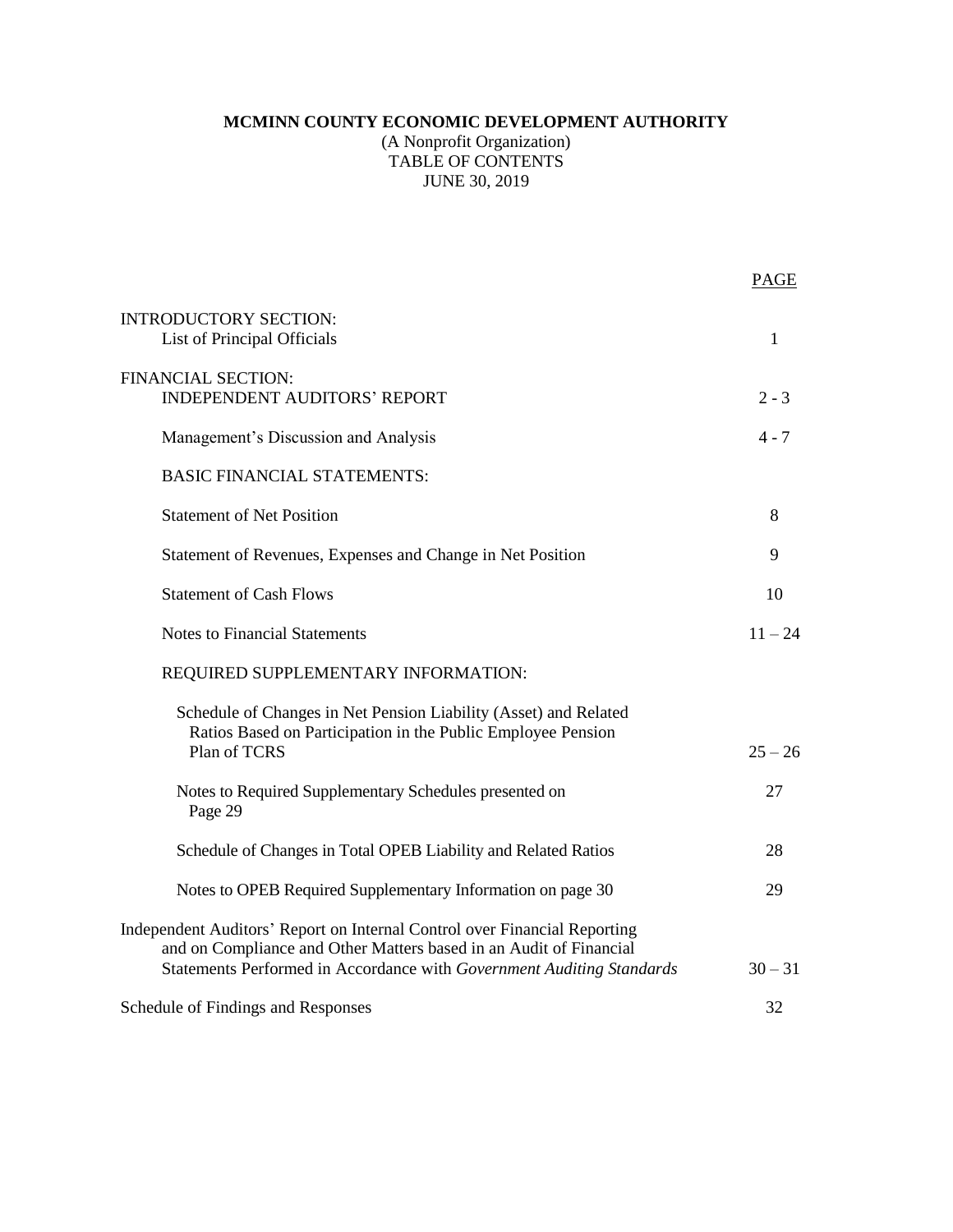INTRODUCTORY SECTION

June 30, 2019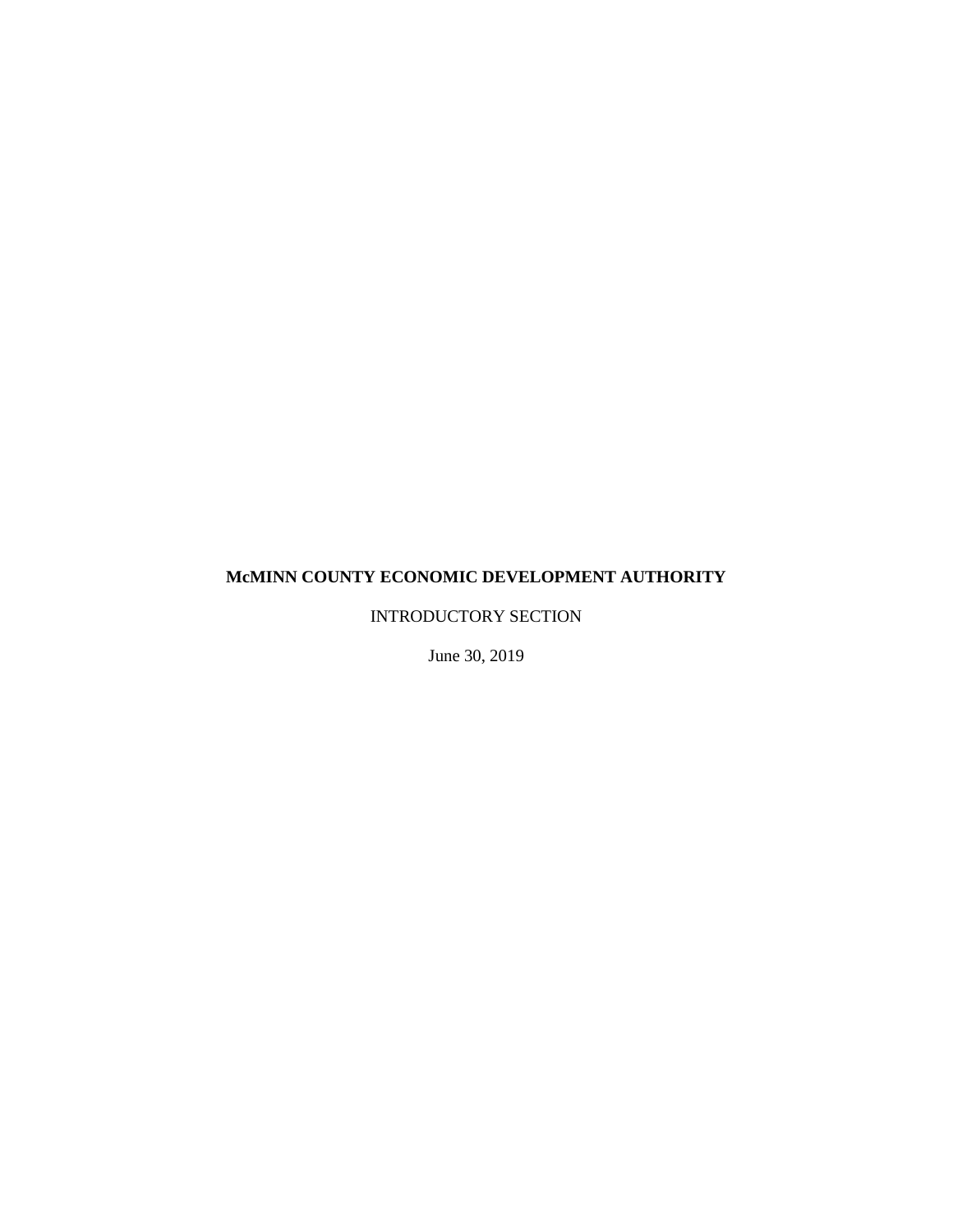(A Nonprofit Organization) LIST OF PRINCIPAL OFFICIALS JUNE 30, 2019

#### **Staff**

Kathy Price – Executive Director Dana Ferguson– Executive Assistant/Membership Director

#### **Board of Officers**

Farah Reynolds – President Scott Cass – Vice President Chris Adams – Treasurer Will Estes – Past President

#### **Board Members**

#### **Public Funding Agencies Board Members**

John Gentry, McMinn County Mayor David Crews, McMinn County Commissioner Chuck Burris, City of Athens Mayor Burke Garwood, City of Etowah Eric Newberry, Athens Utilities Board Harold Masengil, Etowah Utilities Board

#### **General Membership Board Members**

Erin Holbrook, Denso Manufacturing Athens, TN Rhonda Owens, Adient Jason Robertson, Southern Construction/Erosion Solutions Chuck Gilreath, ABB Steve Keylor, Waste Connections Sherry McKee, McKee Promotions Matt Mason, Southeast Bank Kenley Hansen, Waupaca Foundry

## **Greenbelt Property Owner Board Member**

Jerry Smith

#### **Ex-officio Voting Members**

Rob Preston, Athens Area Chamber of Commerce Stewart Smith, TN College of Applied Technology, Athens Durant Tullock, Etowah Area Chamber of Commerce Elizabeth Pierce-Oswalt, McMinn County Schools

#### **Ex-officio Non-voting Members**

Tina Tuggle, City Manager, City of Etowah C. Seth Sumner, City of Athens, City Manager Mike Bell, State Senator Mark Cochran, State Representative Lois Preece, City of Niota Jeff Schumacher, Daily Post – Athenian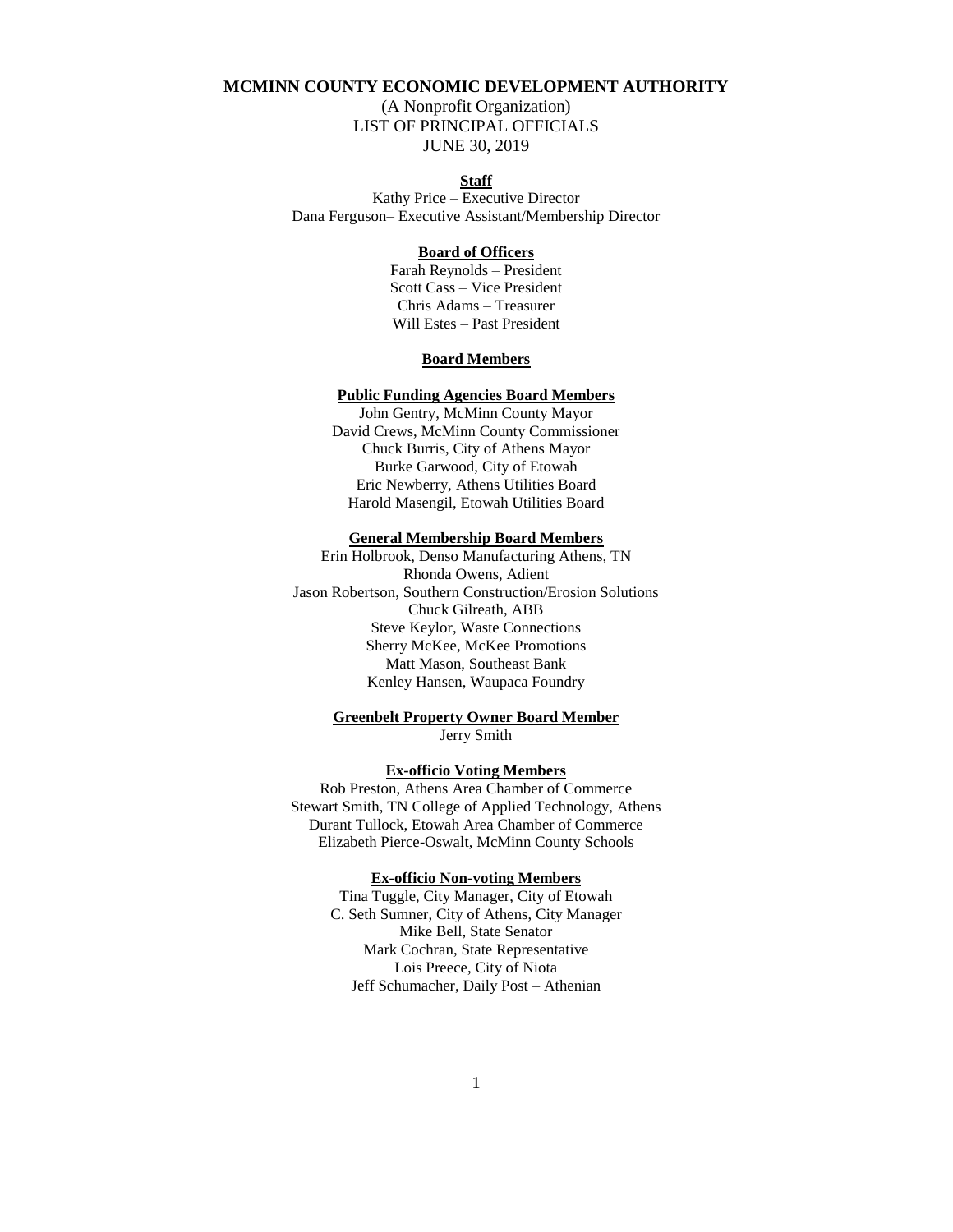FINANCIAL SECTION

June 30, 2019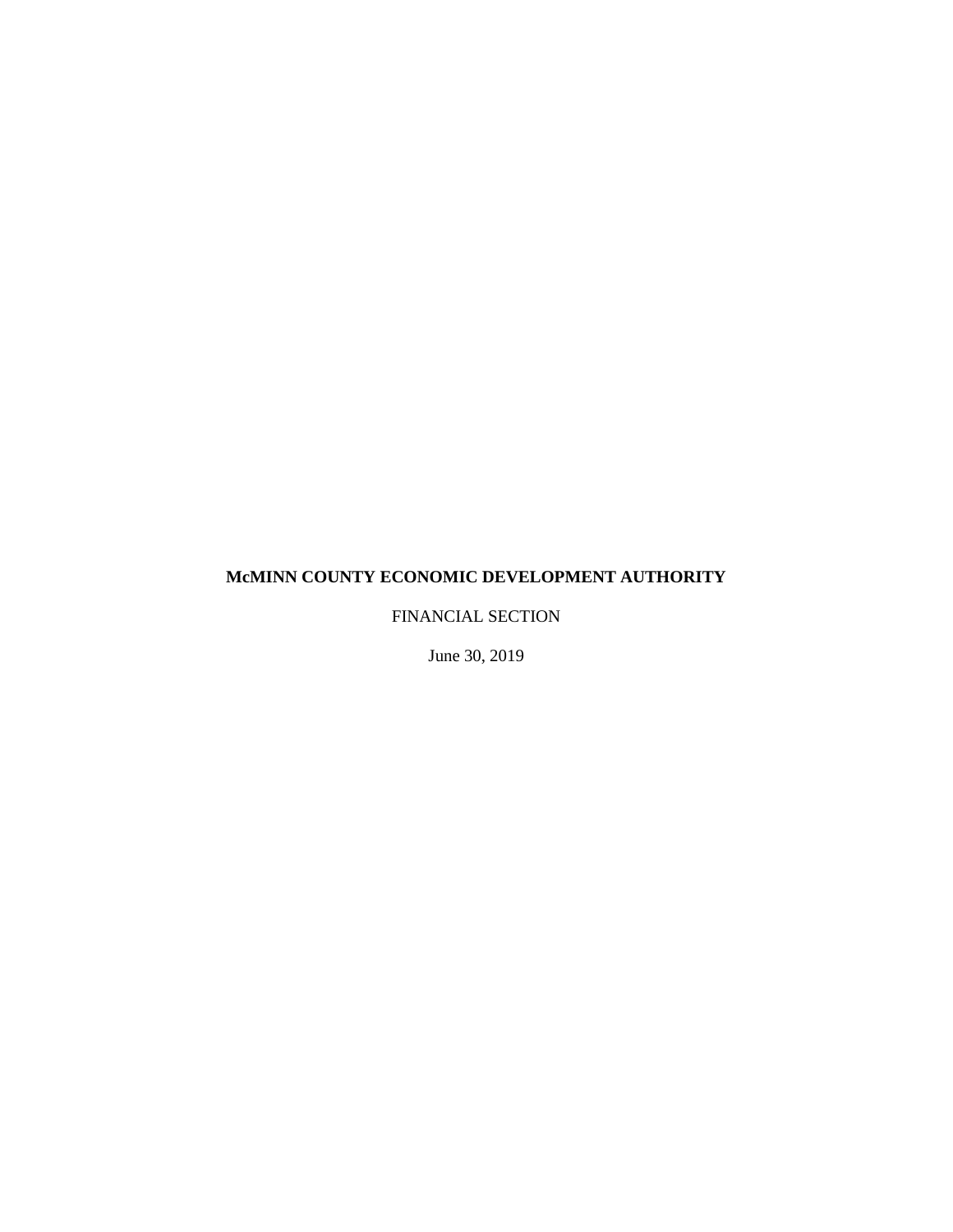

## Certified Public Accountants

## INDEPENDENT AUDITORS' REPORT

To the Board of Directors of McMinn County Economic Development Authority

## **Report on the Financial Statements**

We have audited the accompanying financial statements of the business-type activities of McMinn County Economic Development Authority (the "Authority") (a nonprofit organization), as of June 30, 2019, and the related notes to the financial statements, which collectively comprise the Authority's basic financial statements as listed in the table of contents.

## **Management's Responsibility for the Financial Statements**

Management is responsible for the preparation and fair presentation of these financial statements in accordance with accounting principles generally accepted in the United States of America; this includes the design, implementation, and maintenance of internal control relevant to the preparation and fair presentation of financial statements that are free from material misstatement, whether due to fraud or error.

## **Auditor's Responsibility**

Our responsibility is to express an opinion on these financial statements based on our audit. We conducted our audit in accordance with auditing standards generally accepted in the United States of America, and the standards applicable to financial audits contained in *Government Auditing Standards* issued by the Comptroller General of the United States of America. Those standards require that we plan and perform the audit to obtain reasonable assurance about whether the financial statements are free from material misstatement.

An audit involves performing procedures to obtain audit evidence about the amounts and disclosures in the financial statements. The procedures selected depend on the auditor's judgment, including the assessment of the risks of material misstatement of the financial statements, whether due to fraud or error. In making those risk assessments, the auditor considers internal control relevant to the entity's preparation and fair presentation of the financial statements in order to design audit procedures that are appropriate in the circumstances, but not for the purpose of expressing an opinion on the effectiveness of the entity's internal control. Accordingly, we express no such opinion. An audit also includes evaluating the appropriateness of accounting policies used and the reasonableness of significant accounting estimates made by management, as well as evaluating the overall presentation of the financial statements.

We believe that the audit evidence we have obtained is sufficient and appropriate to provide a basis for our audit opinion.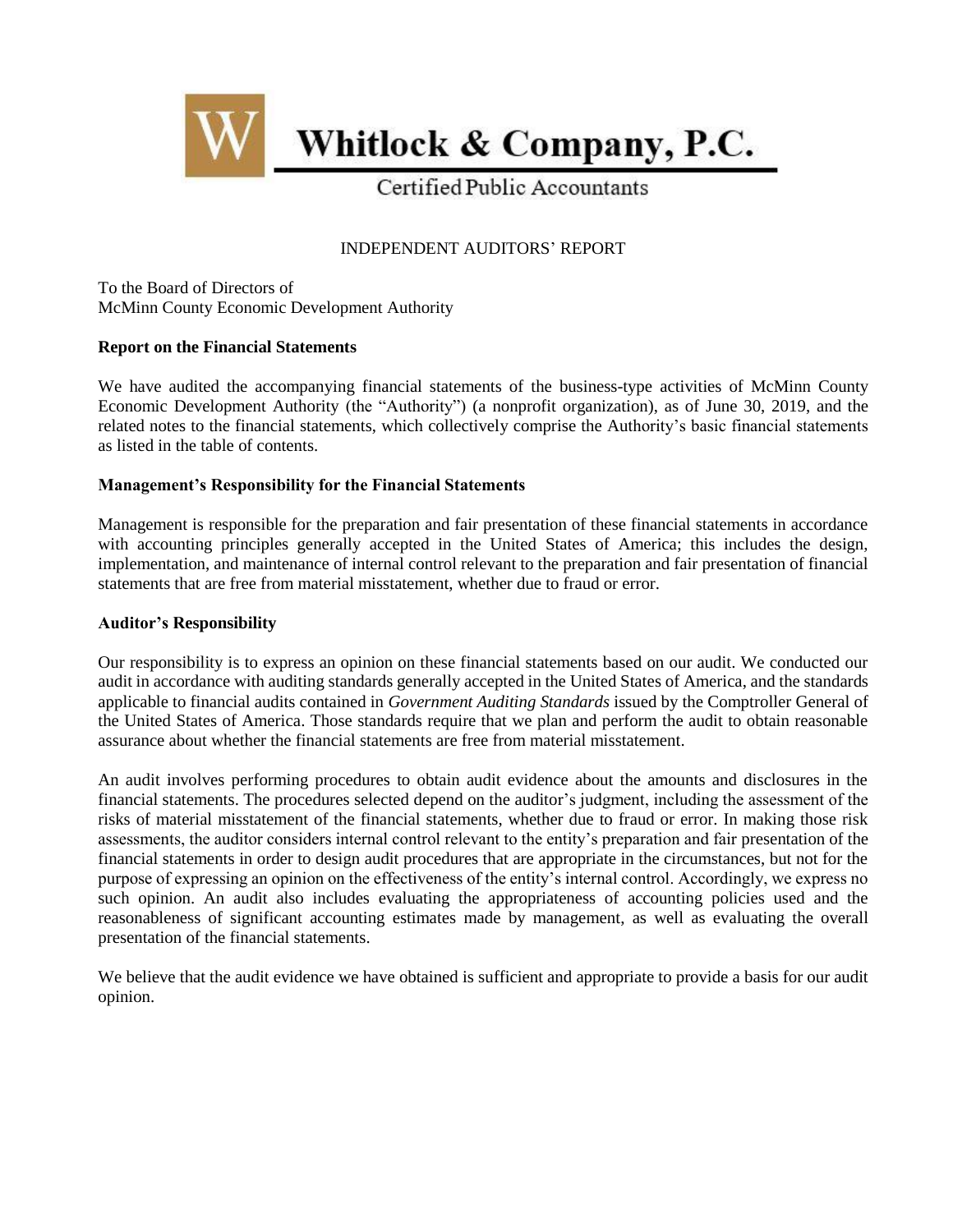## **Opinion**

In our opinion, the financial statements referred to above present fairly, in all material respects, the respective financial position of the business-type activities of the McMinn County Economic Development Authority, as of June 30, 2019, and the respective changes in financial position and cash flows thereof, for the year then ended in accordance with accounting principles generally accepted in the United States of America.

## **Other Matters**

## *Required Supplementary Information*

Accounting principles generally accepted in the United States of America require that the Management Discussion and Analysis on pages  $4 - 7$ , and required supplementary schedules on pages  $27 - 31$  be presented to supplement the basic financial statements. Such information, although not a part of the basic financial statements, is required by the Governmental Accounting Standards Board who considers it to be an essential part of financial reporting for placing the basic financial statements in an appropriate operational, economic, or historical context. We have applied certain limited procedures to the required supplementary information in accordance with auditing standards generally accepted in the United States of America, which consisted of inquiries of management about the methods of preparing the information and comparing the information for consistency with management's responses to our inquiries, the basic financial statements, and other knowledge we obtained during our audit of the basic financial statements. We do not express an opinion or provide any assurance on the information because the limited procedures do not provide us with sufficient evidence to express an opinion or provide any assurance.

## *Other Information*

Our audit was conducted for the purpose of forming an opinion on the financial statements that collectively comprise the McMinn County Economic Development Authority's basic financial statements. The Introductory Section on page 1 is presented for purposes of additional analysis and is not a required part of the basic financial statements. The Introductory Section has not been subjected to the auditing procedures applied in the audit of the basic financial statements, and accordingly, we do not express an opinion or provide any assurance on it.

## **Other Reporting Required by Government Auditing Standards**

In accordance with *Government Auditing Standards*, we have also issued our report dated November 26, 2019 on our consideration of the Authority's internal control over financial reporting and on our tests of its compliance with certain provisions of laws, regulations, contracts, and grant agreements and other matters. The purpose of that report is solely to describe the scope of our testing of internal control over financial reporting and compliance and the results of that testing, and not to provide an opinion on the effectiveness of internal control over financial reporting or on compliance. That report is an integral part of an audit performed in accordance with *Government Auditing Standard's* in considering the Authority's internal control over financial reporting and compliance.

# *Whitlock & Company, PC*

Alcoa, Tennessee November 26, 2019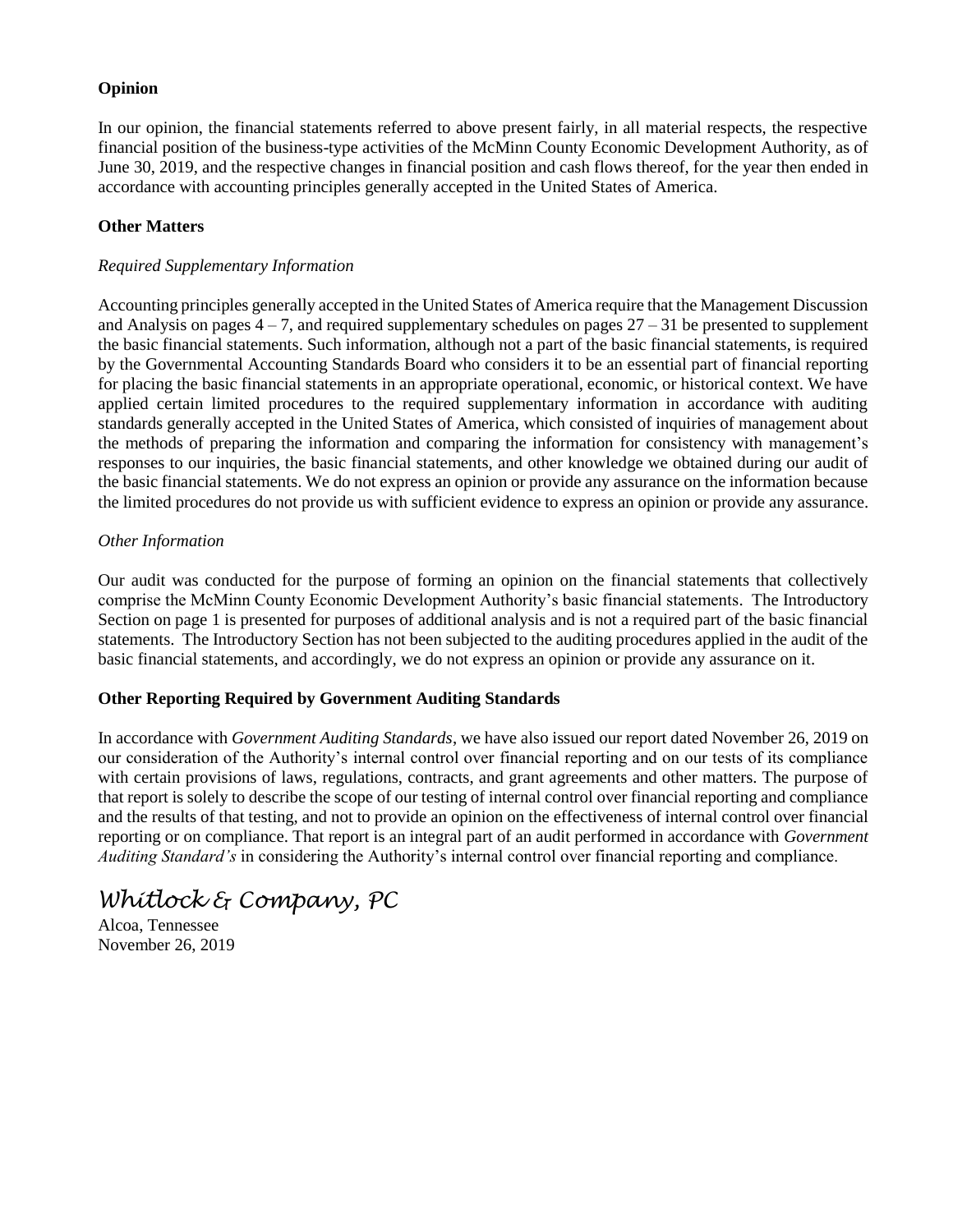MANAGEMENT'S DISCUSSION AND ANALYSIS (REQUIRED SUPPLEMENTARY INFORMATION)

June 30, 2019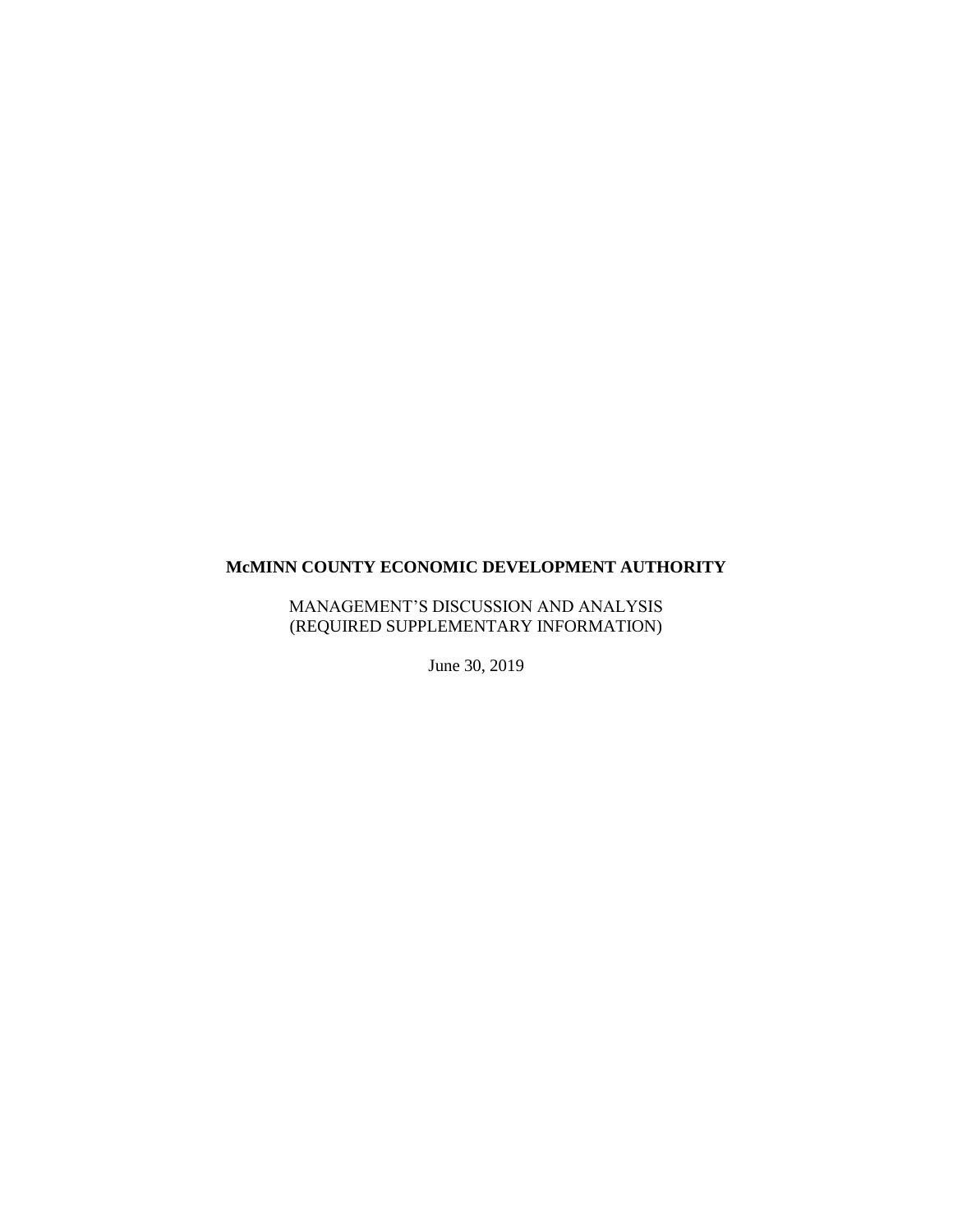### **MCMINN COUNTY ECONOMIC DEVELOPMENT AUTHORITY** (A Nonprofit Organization) MANAGEMENT'S DISCUSSION AND ANALYSIS JUNE 30, 2019

## **FINANCIAL HIGHLIGHTS**

Our discussion and analysis of the McMinn County Economic Development Authority's financial performance provides an overview of the Authority's activities for the year ended June 30, 2019. Please read it in conjunction with the Authority's financial statements, as listed in the Table of Contents

Authority net position increased by \$14,905 for the fiscal year reported.

Total net position is comprised of the following:

- 1. Investment in capital assets of \$17,571 includes property and equipment, net of accumulated depreciation.
- 2. Unrestricted net position of \$222,933 represents the portion available to maintain the Authority's continuing obligation to the McMinn County residents.
- 3. Restricted net position of \$3,688,867 represents the portion available for industrial park property held for resale and improvements of the property.

Total operating revenues for the year ended June 30, 2019 and 2018 were \$255,150 and \$243,650, respectively.

Total operating expenses for the year ended June 30, 2019 and 2018 were \$241,186 and \$223,889, respectively.

Total liabilities of the Authority increased from \$31,734 to \$106,810 during the fiscal year.

## **OVERVIEW OF THE FINANCIAL STATEMENTS**

The basic financial statement includes: (1) Statement of Net Position, (2) Statement of Revenues, Expenses and Change in Net Position, (3) Statement of Cash Flows, and (4) Notes to the financial statements. The Authority also includes in this report additional information to supplement the basic financial statements.

The *Statement of Net Position* is a statement of position presenting information that includes all of the Authority's assets and liabilities, with the differences reported as Net Position. Over time, increase or decreases in net position may serve as a useful indicator of whether the financial position of the Authority as a whole is improving or deteriorating. Evaluation of the overall economic health of the Authority would extend to other non-financial factors, such as county population changes or advances in communications technology, in addition to the financial information provided in this report.

The *Statement of Revenues, Expenses and Change in Net Position* reports how the Authority's net position changed during the current fiscal year. All current year revenues and expenses are included regardless of when cash is received or paid. This statement is designed to show the financial reliance of the Authority's activities on revenues provided by McMinn County, Cities of Athens and Etowah, and Etowah and Athens Utilities Boards.

The *Statement of Cash Flows* traces the effect that the fiscal year financial events had on the balance of cash in Authority accounts. It is useful in planning major purchases or retirement of debt, but is not a measure of net income or loss.

The *Notes to the Financial Statements* provide information essential to a full understanding of the financial statements. The notes to the financial statements begin immediately following the basic financial statements.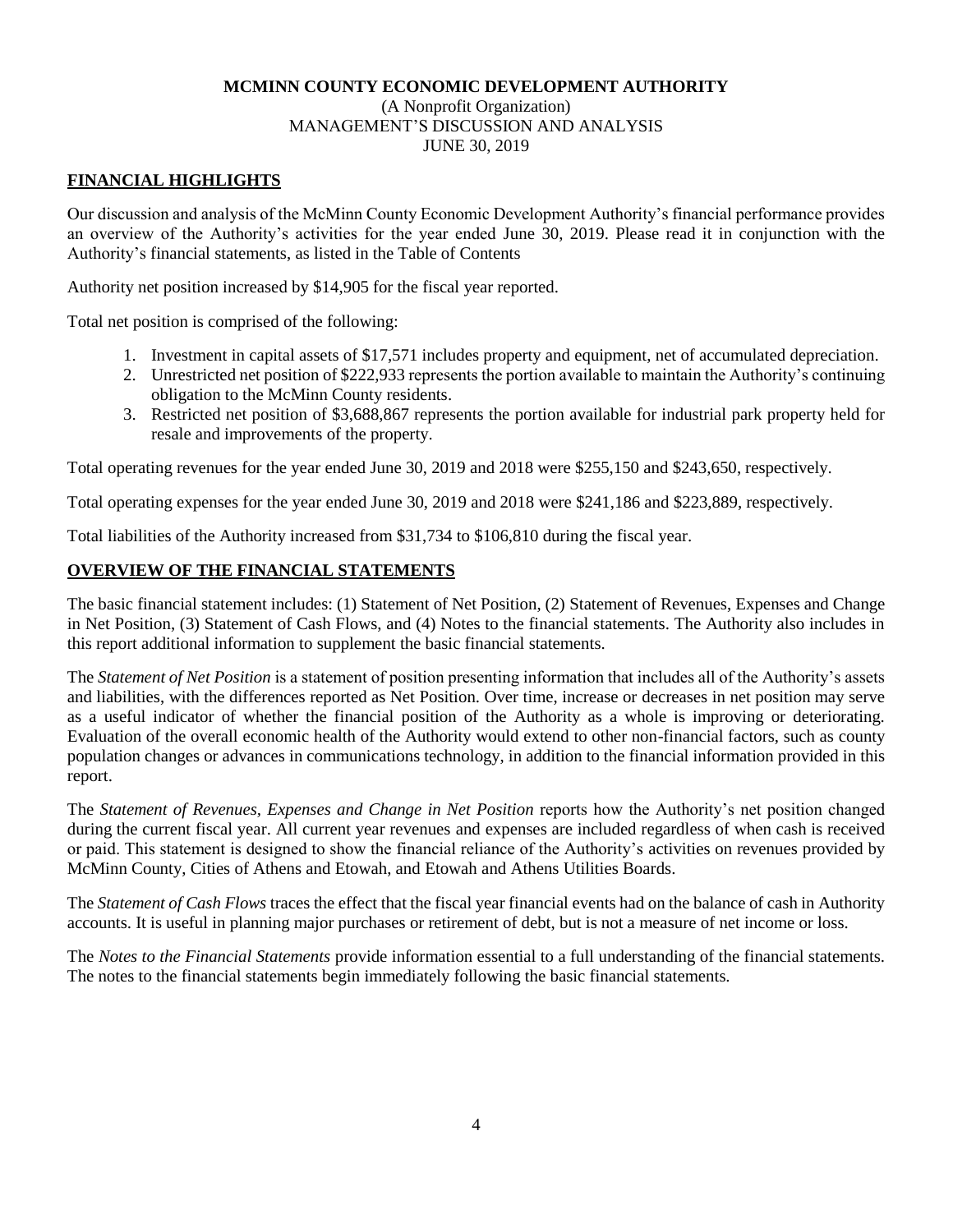(A Nonprofit Organization) MANAGEMENT'S DISCUSSION AND ANALYSIS JUNE 30, 2019

#### **FINANCIAL ANALYSIS OF THE AUTHORITY**

One of the most important questions asked about the Authority's finances is: "Is the Authority better off or worse off as a result of this year's activities?" The Statement of Net Positon and the Statement of Revenues, Expenses and Changes in Net Position reports information about the Authority's activities in a way that will help answer this question. These statements report the net position of the Authority and the changes in it. One can think of the Authority's net position as one way to measure financial health of the organization. Over time, increases or decreases in the Authority's net position are one indicator of whether its financial health is improving or deteriorating. The Authority's net position has increased by \$14,905 during the year ended June 30, 2019.

|                                                                                        | <b>Table 1</b><br><b>Net Position</b> |                                |                               |
|----------------------------------------------------------------------------------------|---------------------------------------|--------------------------------|-------------------------------|
|                                                                                        | <u>June 30, 2019</u>                  | June 30, 2018                  | <b>Increase</b><br>(Decrease) |
| Assets:<br>Current and other assets                                                    | \$<br>297,711                         | $\mathbb{S}$<br>212,545        | \$<br>85,166                  |
| Capital assets and non-depreciable<br>property held for resale                         | 3,706,438                             | 3,708,415                      | (1,977)                       |
| <b>Total assets</b>                                                                    | 4,004,149                             | 3,920,960                      | <u>83,189</u>                 |
| Deferred outflows of resources                                                         | 40,190                                | <u>26,630</u>                  | 6,425                         |
| Liabilities:<br>Other liabilities                                                      | 106,810                               | 31,734                         | 75,076                        |
| Deferred inflows of resources                                                          | 8,158                                 | 1,390                          | (367)                         |
| <b>Net Position:</b><br>Net investment in capital assets<br>Unrestricted<br>Restricted | 17,571<br>222,933<br>3,688,867        | 19,548<br>206,051<br>3,688,867 | 1,977<br>16,882               |
| Total net position                                                                     | 3,929,371                             | 3,914,466                      | S<br><u>14,905</u>            |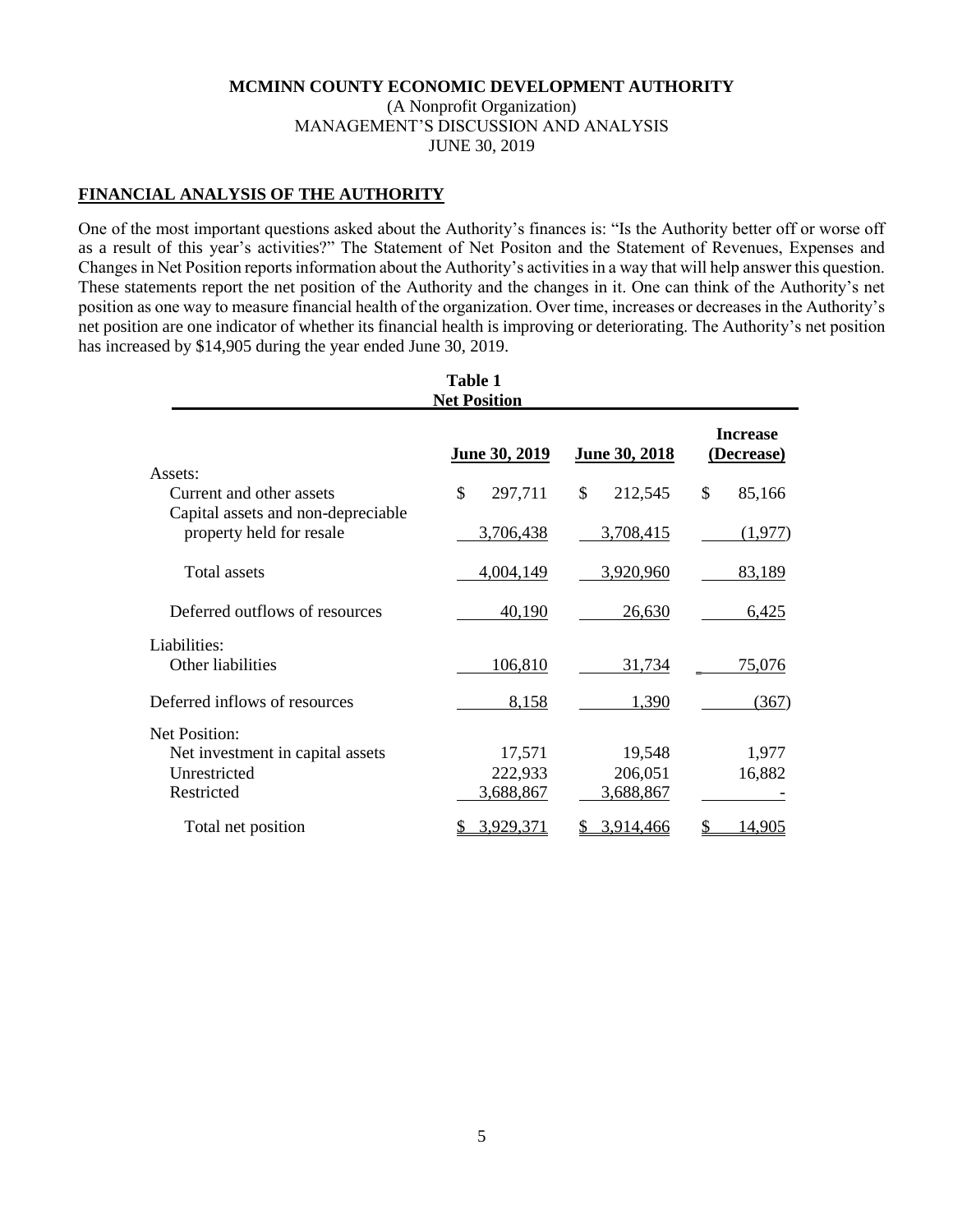#### (A Nonprofit Organization) MANAGEMENT'S DISCUSSION AND ANALYSIS JUNE 30, 2019

Changes in the Authority's net position can be determined by reviewing the following condensed Statement of Revenue, Expenses and Changes in Net Position for the year.

| <b>Table 2</b><br><b>Statement of Revenues, Expenses, and Changes in Net Position</b> |                                                    |                |                               |  |  |
|---------------------------------------------------------------------------------------|----------------------------------------------------|----------------|-------------------------------|--|--|
|                                                                                       | <b>June 30,</b><br><b>June 30,</b><br>2019<br>2018 |                | <b>Increase</b><br>(Decrease) |  |  |
| Revenue:<br>Operating revenue                                                         | \$<br>255,150                                      | 243,650<br>\$. | \$<br>11,500                  |  |  |
| Expenses:<br>Operating expenses                                                       | 241,186                                            | 223,889        | 17,297                        |  |  |
| Operating income                                                                      | 13,964                                             | 19,761         | (5,797)                       |  |  |
| Non-operating income (expense):<br>Interest income                                    | 941                                                | 268            | 673                           |  |  |
| Change in net position                                                                | 14,905                                             | 20,029         | (5, 124)                      |  |  |
| Beginning net position                                                                | 3,914,466                                          | 3,894,437      | 20,029                        |  |  |
| Ending net position                                                                   | \$3,929,371                                        | \$3,914,466    | 14,905                        |  |  |

#### **Budgetary Highlights**

The Authority adopts an annual operating budget which includes proposed expenses and the means for paying these expenses. As conditions change during the year the budget may be amended to prevent budget overruns.

#### **Capital Assets**

The Authority's total investment in capital assets amounts to \$48,696 with accumulated depreciation of \$31,125, for a net investment of \$17,571. Capital assets include a vehicle, office furniture and equipment.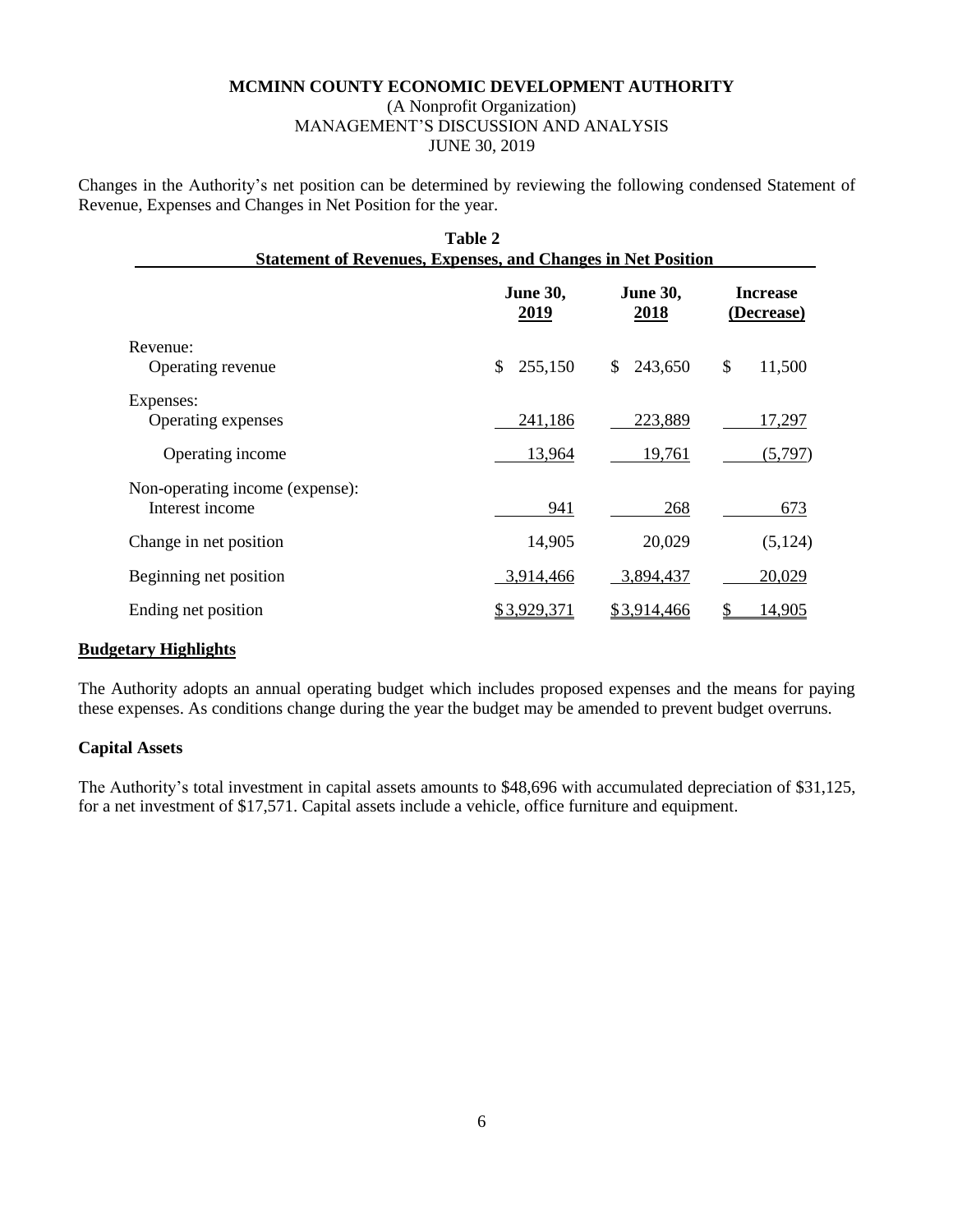#### (A Nonprofit Organization) MANAGEMENT'S DISCUSSION AND ANALYSIS JUNE 30, 2019

| Table 3                                   |                         |                         |
|-------------------------------------------|-------------------------|-------------------------|
| <b>Capital Assets</b>                     |                         |                         |
|                                           | <b>June 30,</b><br>2019 | <b>June 30,</b><br>2018 |
| Automobile                                | \$<br>37,509            | \$<br>37,509            |
| Office furniture and equipment            | 11,187<br>48,696        | 11,187<br>48,696        |
| Less accumulated depreciation             | 31,125                  | (29, 148)               |
| Total capital assets, net                 | 17,571                  | <u>19,548</u>           |
|                                           | <b>June 30,</b><br>2019 | <b>June 30,</b><br>2018 |
| Non-depreciable property held for resale: |                         |                         |
| Mt. Verd Industrial Park                  | \$1,344,093             | \$1,344,093             |
| Athens I-75 Industrial Park               | 1,877,170               | 1,877,170               |
| North Etowah Industrial Park              | 467,604                 | 467,604                 |
|                                           | \$3,688,867             | \$3,688,867             |

#### **Economic Factors and Future Needs**

Originally, the McMinn County Economic Development Authority was established to recruit manufacturing industries. Over the past years, the Authority has evolved into a much more diverse entity. The Authority's main two functions are to recruit both new industry and to aid existing industries in their expansion efforts.

#### **Contact the Authority's Management**

This annual financial report is designed to provide a general overview of the McMinn County Economic Development Authority's finances and to demonstrate its accountability for the funding it receives. If you have any questions about this report, or need additional financial information, please contact the Authority's Executive Director at McMinn County Economic Development Authority, 9 E. Madison Avenue, Suite 201, Athens, TN 37303.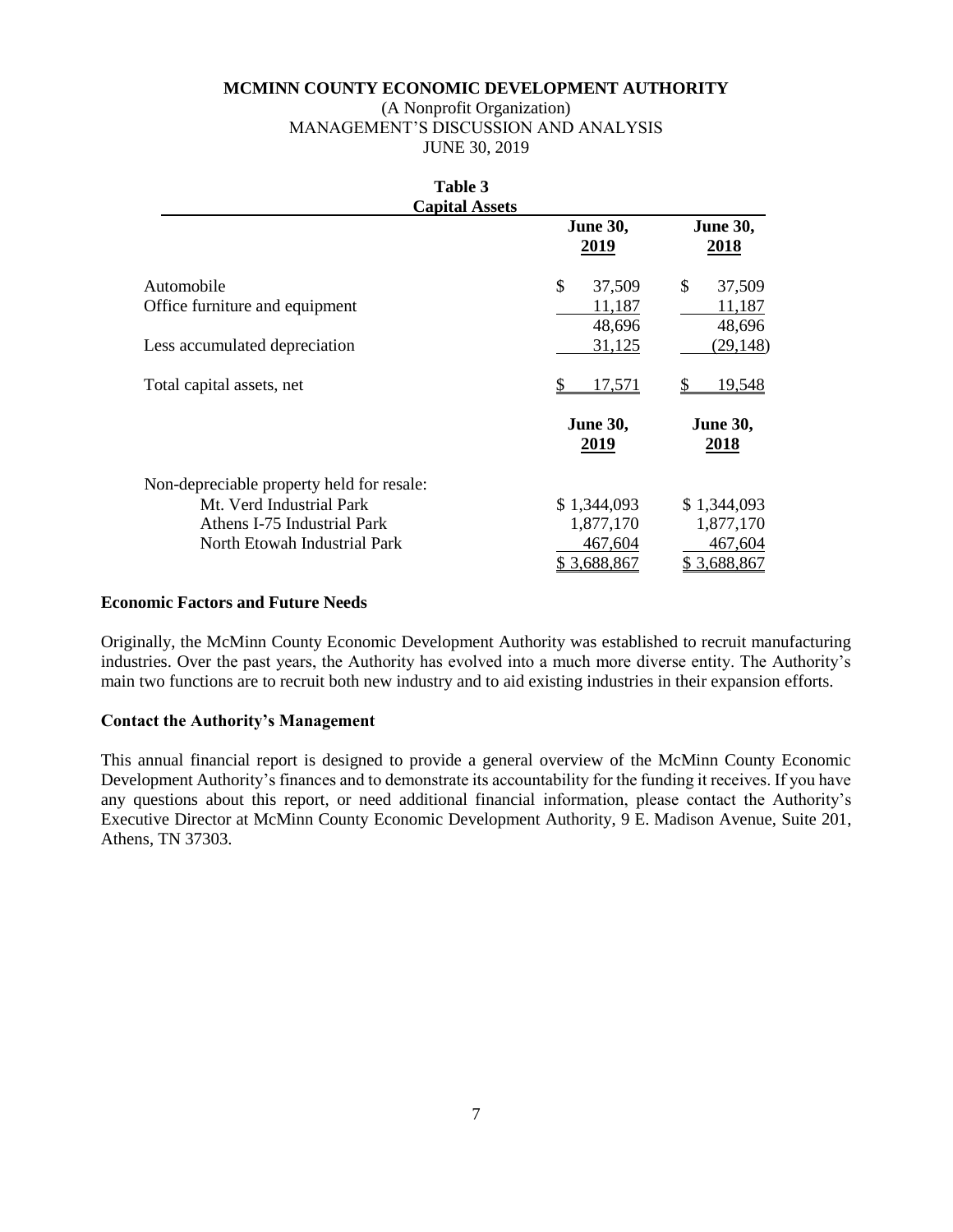BASIC FINANCIAL STATEMENTS

June 30, 2019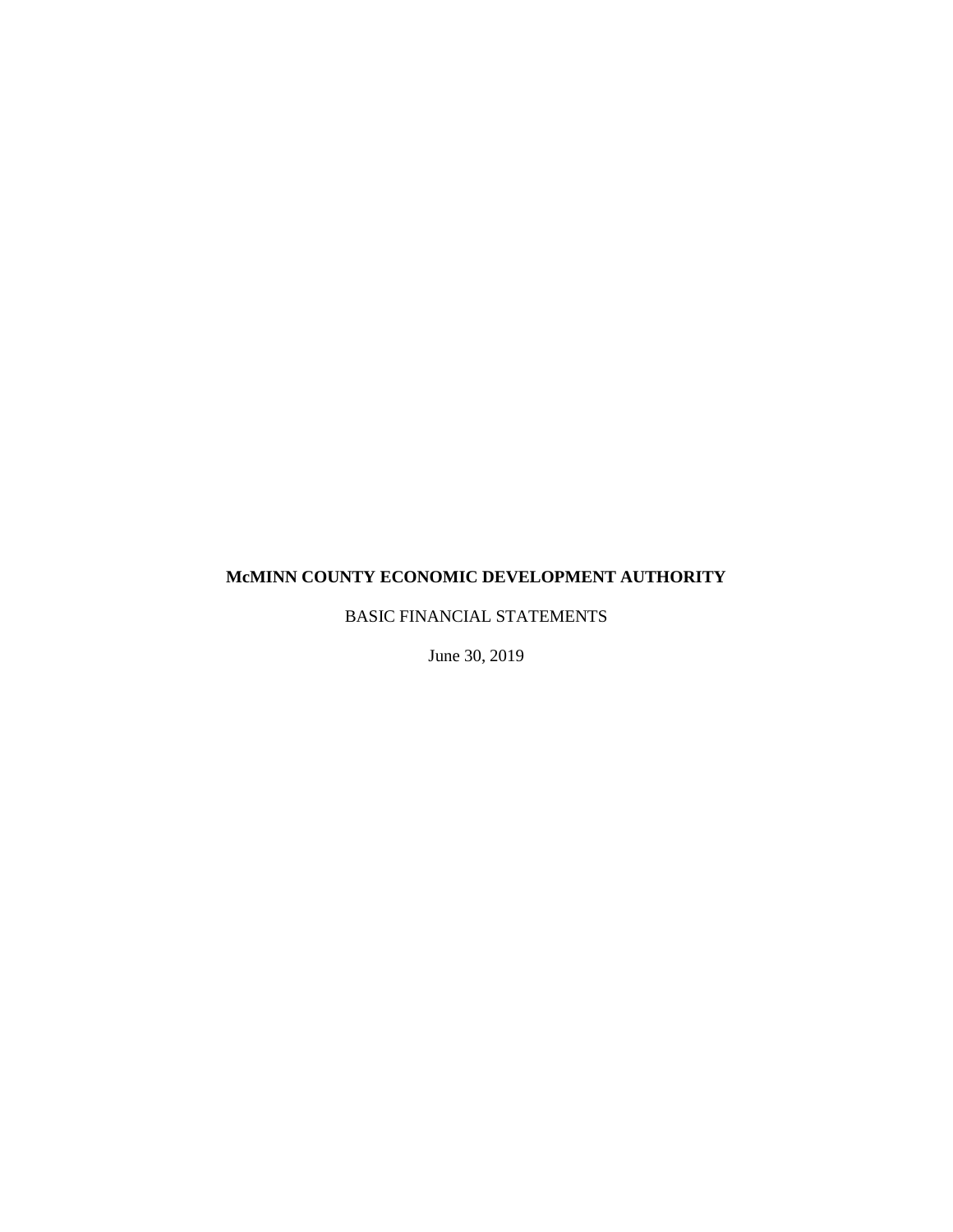## (A Nonprofit Organization) STATEMENT OF NET POSITION JUNE 30, 2019

## **ASSETS AND DEFERRED OUTFLOWS OF RESOURCES**

| <b>Current Assets:</b><br>Cash and cash equivalents<br>Accounts receivable<br>Prepaid expenses<br><b>Total Current Assets</b>                                                                                                                                                                  | \$<br>276,485<br>17,426<br>3,800  | $\mathbb{S}$<br>297,711                     |
|------------------------------------------------------------------------------------------------------------------------------------------------------------------------------------------------------------------------------------------------------------------------------------------------|-----------------------------------|---------------------------------------------|
| Capital assets, net                                                                                                                                                                                                                                                                            |                                   | 17,571                                      |
| Non-depreciable Property held for resale:<br>Mt. Verd Industrial Park<br>Athens I-75 Industrial Park<br>North Etowah Industrial Park<br>Total Non-depreciable Property Held for Resale                                                                                                         | 1,344,093<br>1,877,170<br>467,604 | 3,688,867                                   |
| <b>Total</b> assets                                                                                                                                                                                                                                                                            |                                   | 4,004,149                                   |
| Deferred outflows of resources:<br>Pension changes in expected and actual experience<br>OPEB changes in assumptions<br>Pension changes in assumptions<br>Pension contributions subsequent to the measurement date<br><b>Total Deferred Outflows of Resources</b>                               | 18,756<br>176<br>1,011<br>20,247  | 40,190                                      |
| <b>LIABILITIES, DEFERRED INFLOWS OF RESOURCES</b><br><b>AND NET POSITION</b>                                                                                                                                                                                                                   |                                   |                                             |
| <b>Current Liabilities:</b><br>Accounts payable<br>Deferred revenue<br><b>Accrued liabilities</b><br><b>Total Current Liabilities</b>                                                                                                                                                          | 15,955<br>64,818<br>616           | 81,389                                      |
| Other Liabilities:<br>Net pension liability<br>Net post-employment benefit liability<br><b>Total Other Liabilities</b>                                                                                                                                                                         | 14,902<br>10,519                  | 25,421                                      |
| Deferred inflows of resources:<br>$OPEB - changes in assumptions$<br>Pension changes in expected and actual experience<br>Pension changes in investment earnings - actual and projected<br>OPEB - difference between expected and actual expense<br><b>Total Deferred Inflows of Resources</b> | 54<br>7,135<br>817<br>152         | 8,158                                       |
| Net Position:<br>Investment in capital assets<br>Unrestricted<br>Restricted for industrial property for resale/improvements<br><b>Total Net Position</b>                                                                                                                                       |                                   | 17,571<br>222,933<br>3,688,867<br>3,929,371 |

See accompanying independent auditors' report and notes.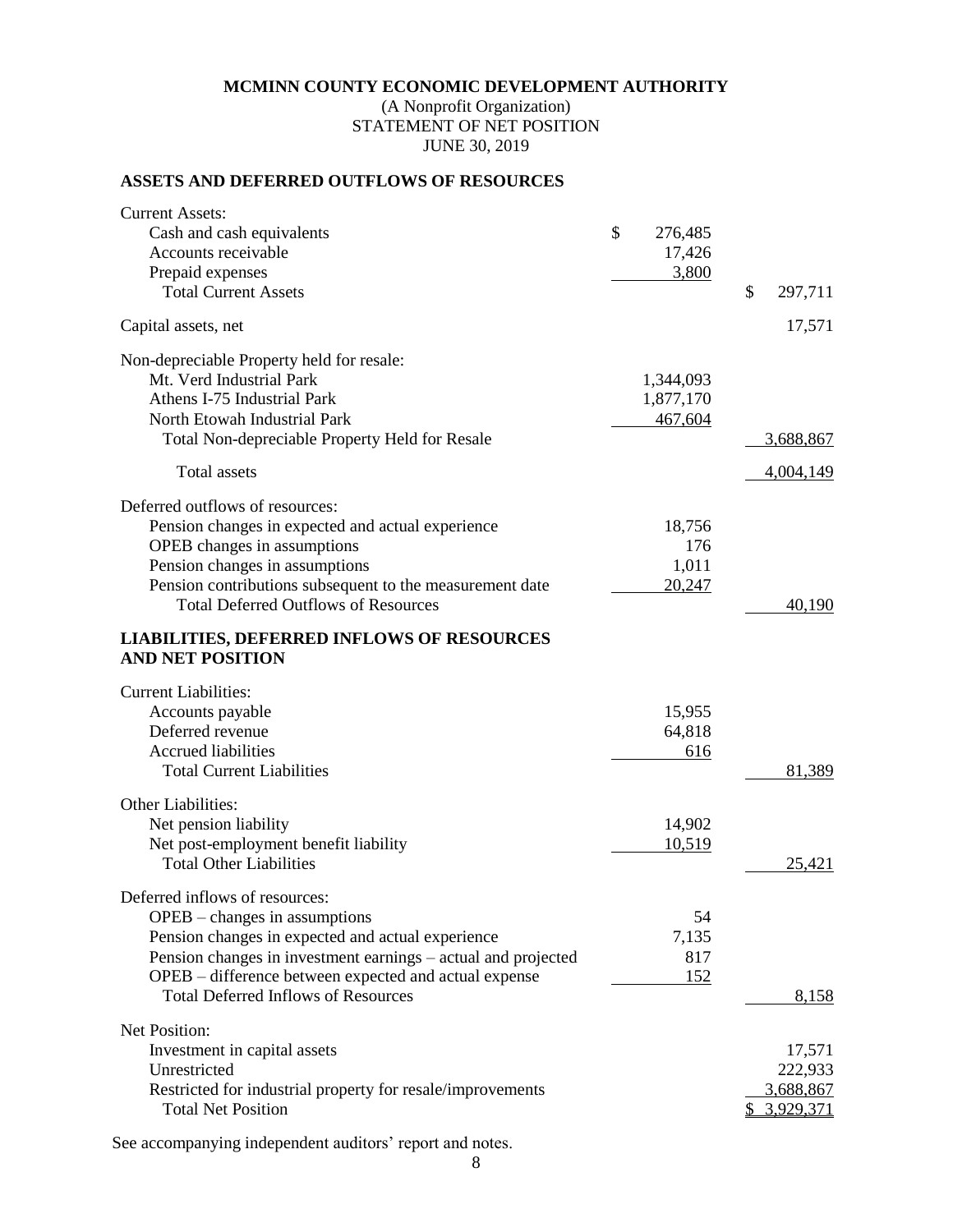## (A Nonprofit Organization) STATEMENT OF REVENUES, EXPENSES AND CHANGE IN NET POSTION FOR THE YEAR ENDED JUNE 30, 2019

## **OPERATING SUPPORT AND REVENUES:**

| <b>Athens Utilities Board</b>                | \$<br>61,000 |
|----------------------------------------------|--------------|
| City of Athens                               | 35,000       |
| City of Etowah                               | 5,000        |
| <b>Etowah Utilities Board</b>                | 20,000       |
| <b>McMinn County</b>                         | 65,000       |
| General membership                           | 25,650       |
| <b>EDA</b> Partners                          | 30,000       |
| Grants: IDB                                  | 10,000       |
| <b>TVA</b> Partnership                       | 3,500        |
| <b>Total Operating Support and Revenues</b>  | 255,150      |
| <b>OPERATING EXPENSES:</b>                   |              |
| Communications                               | 2,437        |
| <b>Salaries</b>                              | 135,633      |
| Payroll taxes/fringe benefits                | 19,164       |
| Business insurance                           | 5,382        |
| Office supplies and postage                  | 6,056        |
| Marketing                                    | 2,784        |
| Retirement                                   | 11,720       |
| Dues and subscriptions                       | 4,117        |
| Website                                      | 14,527       |
| Professional fees                            | 7,625        |
| Salute to Industry Day                       | 6,287        |
| Meetings                                     | 2,448        |
| OPEB expense                                 | 542          |
| Travel and business development              | 14,954       |
| Local travel                                 | 4,181        |
| Depreciation                                 | 1,977        |
| Miscellaneous                                | 1,352        |
| <b>Total Operating Expenses</b>              | 241,186      |
|                                              |              |
| <b>Operating Income</b>                      | 13,964       |
| NON-OPERATING REVENUE (EXPENSE)              |              |
| Interest earned                              | 941          |
| TN Site Development grant                    | 269,213      |
| TN Site Development expenses                 | (269, 213)   |
| <b>Total Non-operating Revenue (Expense)</b> | 941          |
| Change in Net Position                       | 14,905       |
| Net Position - Beginning of year             | 3,914,466    |
| Net Position – End of year                   | \$3,929,371  |

See accompanying independent auditors' report and notes.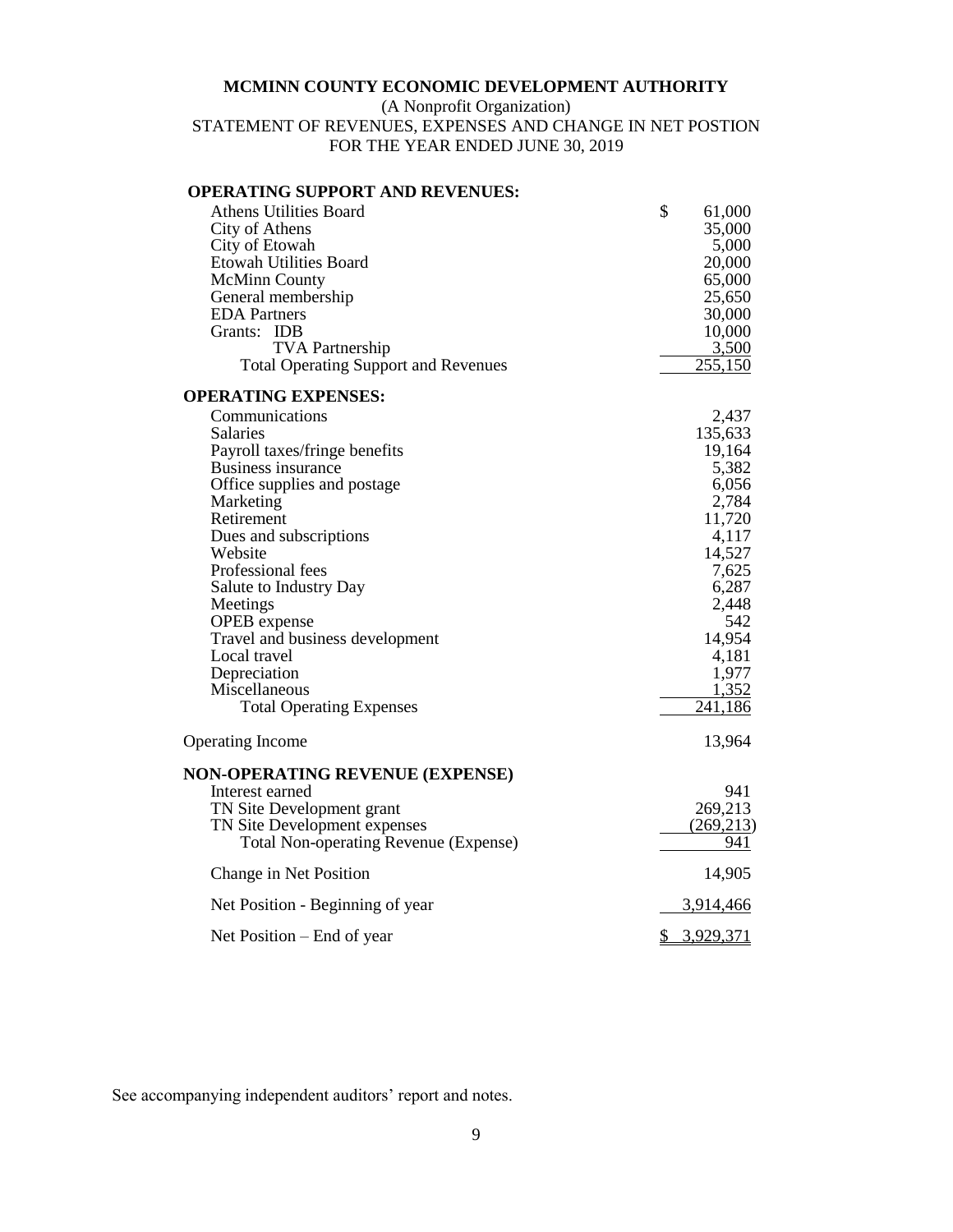## (A Nonprofit Organization) STATEMENT OF CASH FLOWS FOR THE YEAR ENDED JUNE 30, 2019

| <b>CASH FLOWS FROM OPERATING ACTIVITIES:</b>           |                     |
|--------------------------------------------------------|---------------------|
| Cash received from support and revenues                | \$<br>239,905       |
| Cash paid to vendors and suppliers                     | (35, 335)           |
| Payments to employees                                  | (135, 633)          |
| Net Cash Flows Provided by Operating Activities        | 68,937              |
| CASH FLOWS FROM INVESTING ACTIVITIES:                  |                     |
| Interest income                                        | 941                 |
| Net Increase in Cash and Cash Equivalents              | 69,878              |
| Cash and Cash Equivalents at Beginning of Year         | 206,607             |
| Cash and Cash Equivalents at End of Year               | 276,485             |
| Reconciliation of Operating Income to Cash Provided by |                     |
| <b>Operating Activities:</b>                           |                     |
| Operating income                                       | \$<br>13,964        |
| Depreciation                                           | 1,977               |
| Deferred outflows/inflows (Pension/OPEB)               | (10,092)            |
| Changes in Assets and Liabilities:                     |                     |
| Receivables                                            | (15, 245)           |
| Prepaid insurance                                      | 43                  |
| Accounts payable/accrued liabilities                   | 13,472              |
| Deferred revenue                                       | 64,818              |
| Cash Provided by Operating Activities                  | \$<br><u>68,937</u> |

See accompanying independent auditors' report and notes.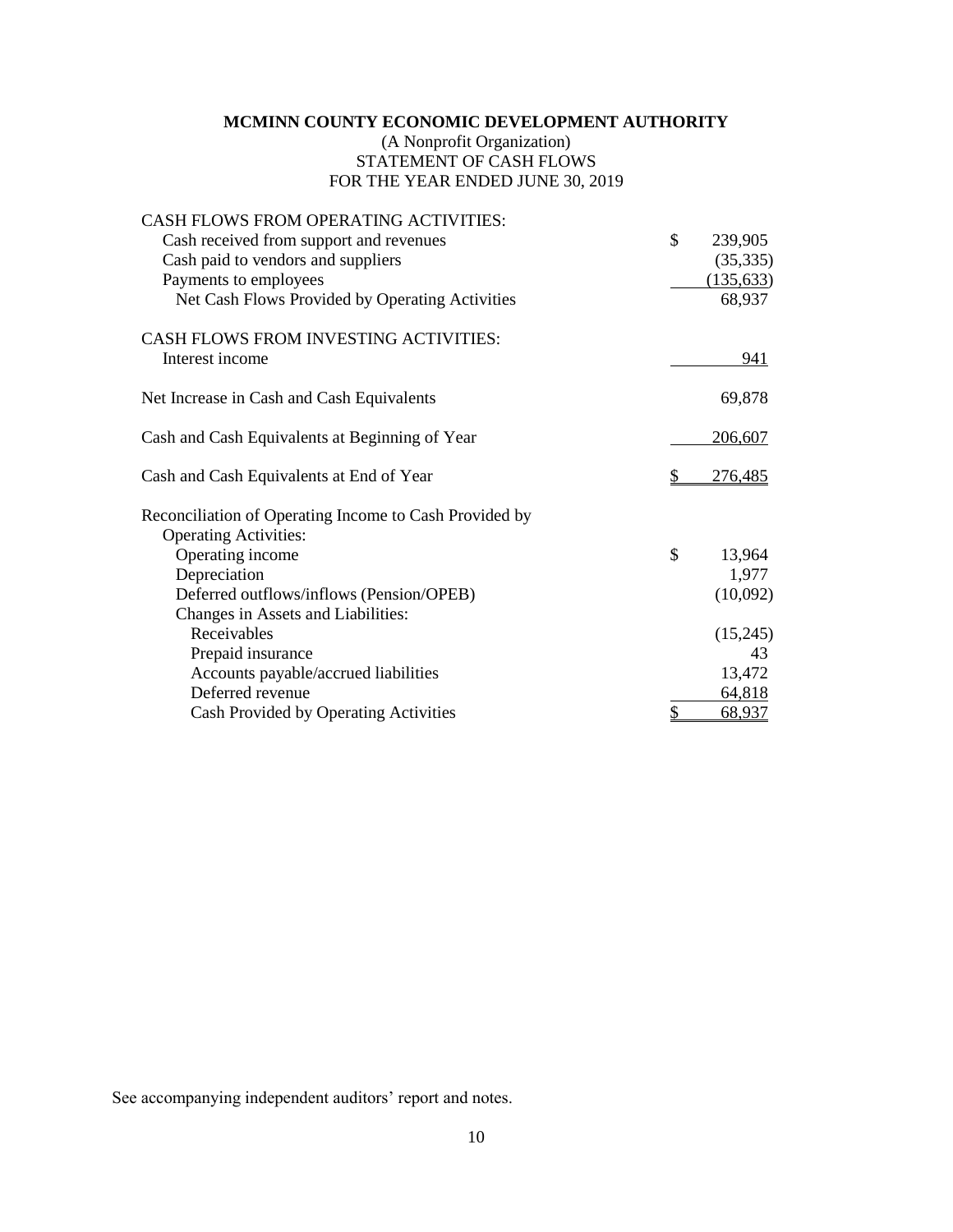(A Nonprofit Organization) NOTES TO FINANCIAL STATEMENTS JUNE 30, 2019

## **NOTE 1 – SUMMARY OF SIGNIFICANT ACCOUNTING POLICIES**

**Nature of operations.** The primary objective of the McMinn County Economic Development Authority (established October 30, 1986) is to promote McMinn County, Tennessee in terms of industrial development and expansion. The Authority endeavors to recruit new industry into McMinn County as well as to aid existing industries in their expansion efforts. The Authority is supported primarily through funding from local governments and general membership dues. The Authority's By-laws authorize that a Board of Directors shall manage the business and affairs of the entity, and are authorized to employ an Executive Director and staff to manage the entity. The By-laws reflect the following as the Board of Directors:

- 1) McMinn County Mayor
- 2) One representative from each of the public funding agencies of the entity (5)
- 3) Twelve members from the general membership to be elected at the annual meeting The first election will be 4 members elected for a 1-year term, 4 members elected for a 2-year term, and 4 members elected for a 3-year term
- 4) Two ex-officio voting members representing the Athens and Etowah Chambers of Commerce
- 5) One ex-officio non-voting position each from the cities of Calhoun, Englewood, and Niota
- 6) Five ex-officio non-voting members City Manager of Athens and Etowah, the State Senator and Representative who represent McMinn County, and Publisher of the Daily Post-Athenian
- 7) One representative owning property in Green Belt Status
- 8) Two ex-officio voting Directors from education systems: one from TN College of Applied Technology in Athens, and one position rotating biennial from McMinn County Schools, Athens City Schools, Etowah City Schools, or TN Wesleyan University

**Basis of accounting.** The accounting and financial reporting treatment is determined by the applicable measurement focus and basis of accounting. Measurement focus indicates the type of resources being measured such as current financial resources or economic resources. The basis of accounting indicates the timing of transactions or events for recognition in the financial statements.

The accompanying financial statements are reported using the "economic resources measurement focus," and the "accrual basis of accounting." Revenues are recorded when earned and expenses are recorded when a liability is incurred, regardless of the timing of related cash flows.

The accompanying financial statements include the Authority and all its component units (if applicable), collectively referred to as "the financial reporting entity", in accordance with the Governmental Accounting Standards Board's ("GASB") Statement 14 as amended by GASB Statement 39.

**Basis of presentation.** The financial statements of the Authority have been prepared in conformity with accounting principles generally accepted in the United States of America (GAAP) as applied to governmental units. The Governmental Accounting Standards Board (GASB) is the accepted standardsetting body for establishing governmental accounting and financial reporting principles. The Authority applies all GASB pronouncements.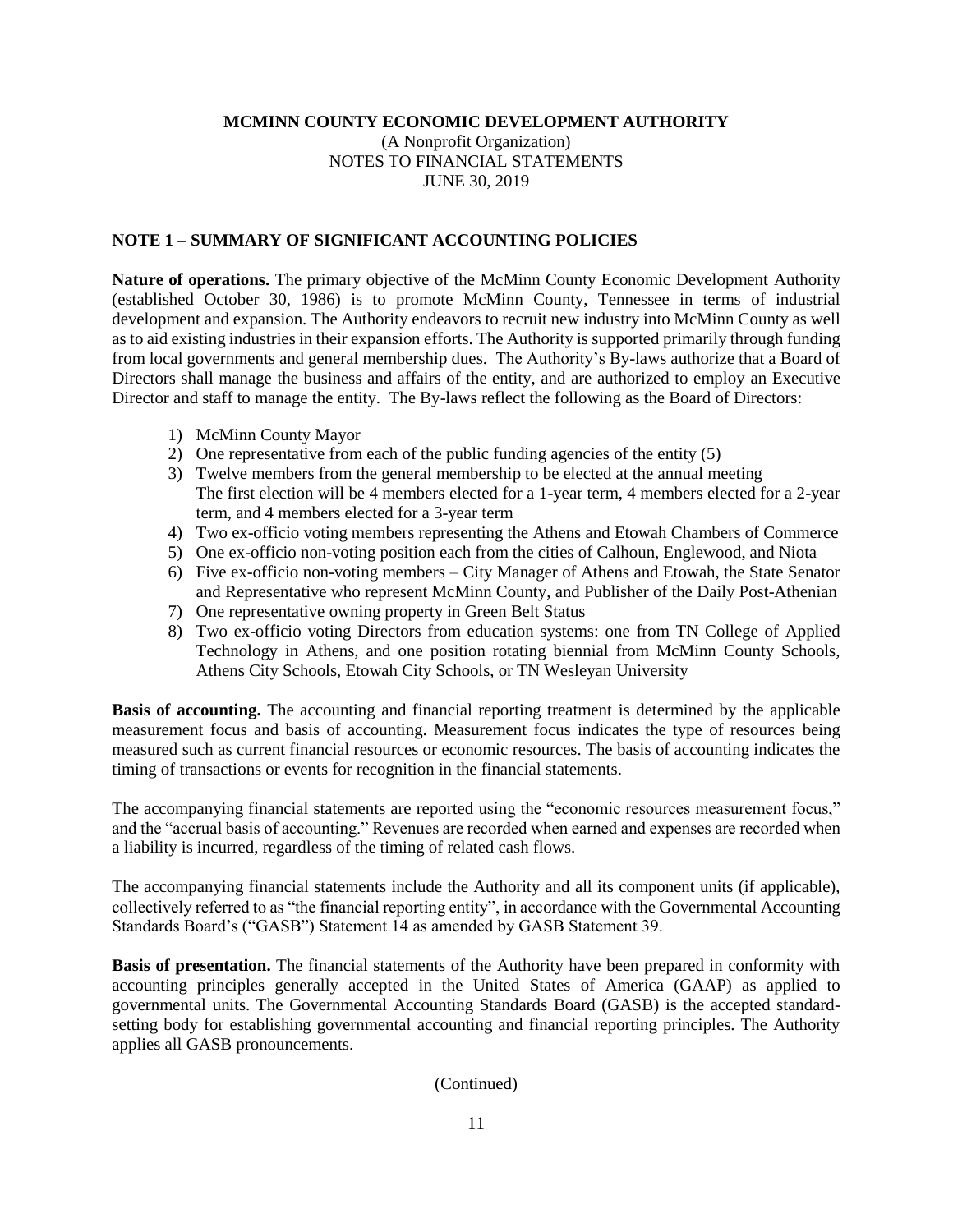## **NOTE 1 – SUMMARY OF SIGNIFICANT ACCOUNTING POLICIES (Continued)**

**Basis of presentation (Continued).** The McMinn County Economic Development Authority's operations are accounted for as a proprietary fund. This fund type is used to account for operations 1) that are financed and operated in a manner similar to private business enterprises – where the intent of the governing body is that the costs (expenses, including depreciation) of providing goods or services to the general public on a continuing basis be financed or recovered primarily through user charges; or 2) where the governing body has decided that periodic determination of revenues earned, expenses incurred, and/or net income is appropriate for capital maintenance, public policy, management control, accountability, or other purpose.

**Cash and cash equivalents.** For financial statement purposes, the Authority considers all highly liquid investments with original maturities of three months or less to be cash equivalents. The carrying amounts reflected in the statement of financial position for cash and cash equivalents approximate the respective fair values due to the short maturities of those investments.

**Property and equipment.** The Authority capitalizes all expenditures for furnishings and equipment in excess of \$1,000. Purchased furnishings and equipment are carried at cost. Depreciation is computed using the declining balance method. Non-depreciable property held for resale is recorded at acquisition cost plus improvement costs.

**Unearned revenue.** It is the Authority's policy to invoice members and funding agencies prior to the beginning of the next fiscal year. Income from membership dues and agency funding is deferred and recognized over the period to which it relates.

**Advertising.** The Authority uses advertising to promote its programs and services among the audiences it serves. Advertising costs are expensed as incurred.

**Tax exempt status.** The Authority is exempt from federal income tax as an organization described in Section 501(c)(6) of the Internal Revenue Code. However, income from certain activities not directly related to the Authority's tax-exempt purpose is subject to taxation as unrelated business income. There was no such income for the year ended June 30, 2019. The Organization's Forms 990 *Return of Organization Exempt from Income Tax*, for the years ended June 30, 2016, 2017 and 2018 are subject to examination by the Internal Revenue Service, generally for three years after the returns are filed.

**Contributed facilities.** The Authority occupies without charge an office located in a government-owned building. The estimated fair rental value of the premises is not included in the accompanying financial statements.

**Use of estimates.** The preparation of financial statements in conformity with generally accepted accounting principles requires management to make estimates and assumptions that affect certain reported amounts and disclosures. Accordingly, actual results could differ from those estimates.

**Related organizations.** The Authority Board consists of twenty-nine members including appointed officials from McMinn County and the cities of Athens, Etowah, Englewood, and Niota.

**Concentration of support.** The Authority is highly dependent on the funding by the participating governmental entities which provided 73% and 77% of the Authority's support for the 2019 and 2018 fiscal years, respectively.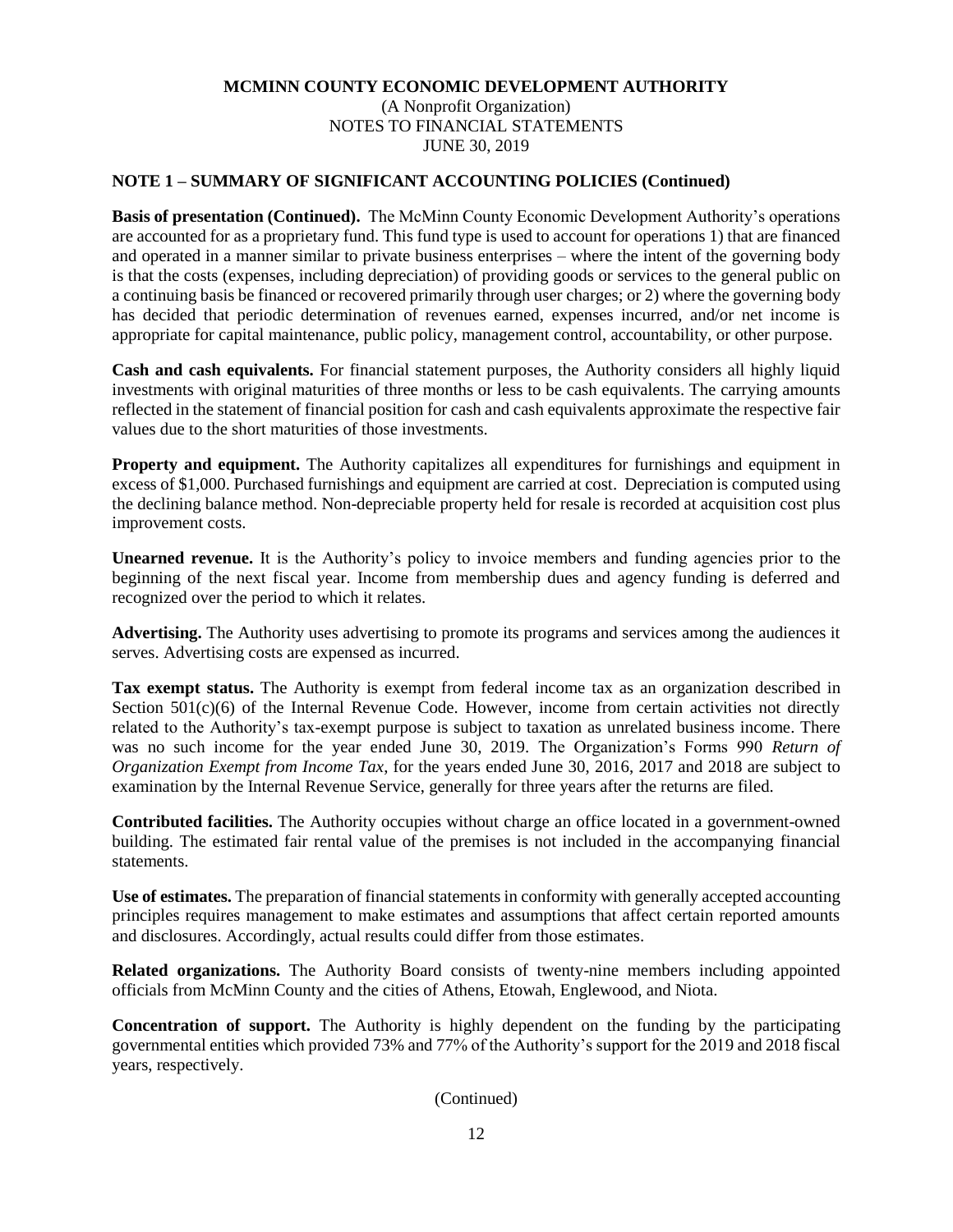(A Nonprofit Organization) NOTES TO FINANCIAL STATEMENTS JUNE 30, 2019

#### **NOTE 1 – SUMMARY OF SIGNIFICANT ACCOUNTING POLICIES (Continued)**

**Operating and Non-operating Revenues and Expenses.** Proprietary funds distinguish operating revenues and expenses from non-operating items. Operating revenues and expenses generally result from providing services in connection with a proprietary fund's principal ongoing operations. The principal operating revenues of the Authority include general memberships and EDA Partners. Operating expenses include personnel costs, contractual services, and expenses include personnel costs, contractual services, and expenses related to special projects. All revenues and expenses not meeting this definition are reported as non-operating revenues and expenses.

**Other Post-Employment Benefits (OPEB) for Retiree Health Insurance.** MCEDA provides certain retiree health insurance benefits in a single employer defined benefit OPEB plan through the LGIP which is administered by the State of Tennessee. Benefits are recognized when due and payable in accordance with the benefit terms of the OPEB plan.

**Pensions.** For purposes of measuring the net pension liability, deferred outflows of resources and deferred inflows of resources related to pensions, and pension expense, information about the fiduciary net position of McMinn County Economic Development Authority's participation in the Public Employee Retirement Plan of the Tennessee Consolidated Retirement System (TCRS), and additions to/deductions from McMinn County Economic Development Authority's fiduciary net position have been determined on the same basis as they are reported by the TCRS for the Public Employee Retirement Plan. For this purpose, benefits (including refunds of employee contributions) are recognized when due and payable in accordance with the benefit terms of the Public Employees Retirement Plan of TCRS. Investments are reported at fair value.

**Net Position Flow Assumptions.** Net position – net investment in capital assets consists of capital assets, net of accumulated depreciation, reduced by the outstanding balances of any borrowings used for the acquisition, construction or improvement of those assets. The net investment of capital assets will also include deferred outflows of resources and deferred inflows of resources that are attributable to the acquisition, construction, or improvement of those assets or related debt. If there are any significant unspent related debt proceeds or deferred inflows of resources at year-end, the portion of the debt or deferred inflows of resources attributable to the unspent proceeds are not included in the calculation of net investment in capital assets. Rather, the portion of the debt is included in the same net position component (restricted or unrestricted) as the unspent proceeds.

Net position is reported as restricted when there are limitations imposed on its use either through enabling legislation adopted or external restrictions imposed by creditors, grantors, laws or regulations of other governments.

Sometimes the Authority will fund outlays for a particular purpose from both restricted (e.g., restricted bond or grant proceeds) and unrestricted resources. In order to calculate the amounts to report as net position – restricted and net position – unrestricted, a flow assumption must be made about the order in which the resources are considered to be applied. It is the Authority's policy to consider net position – restricted to have been depleted before net position – unrestricted is applied.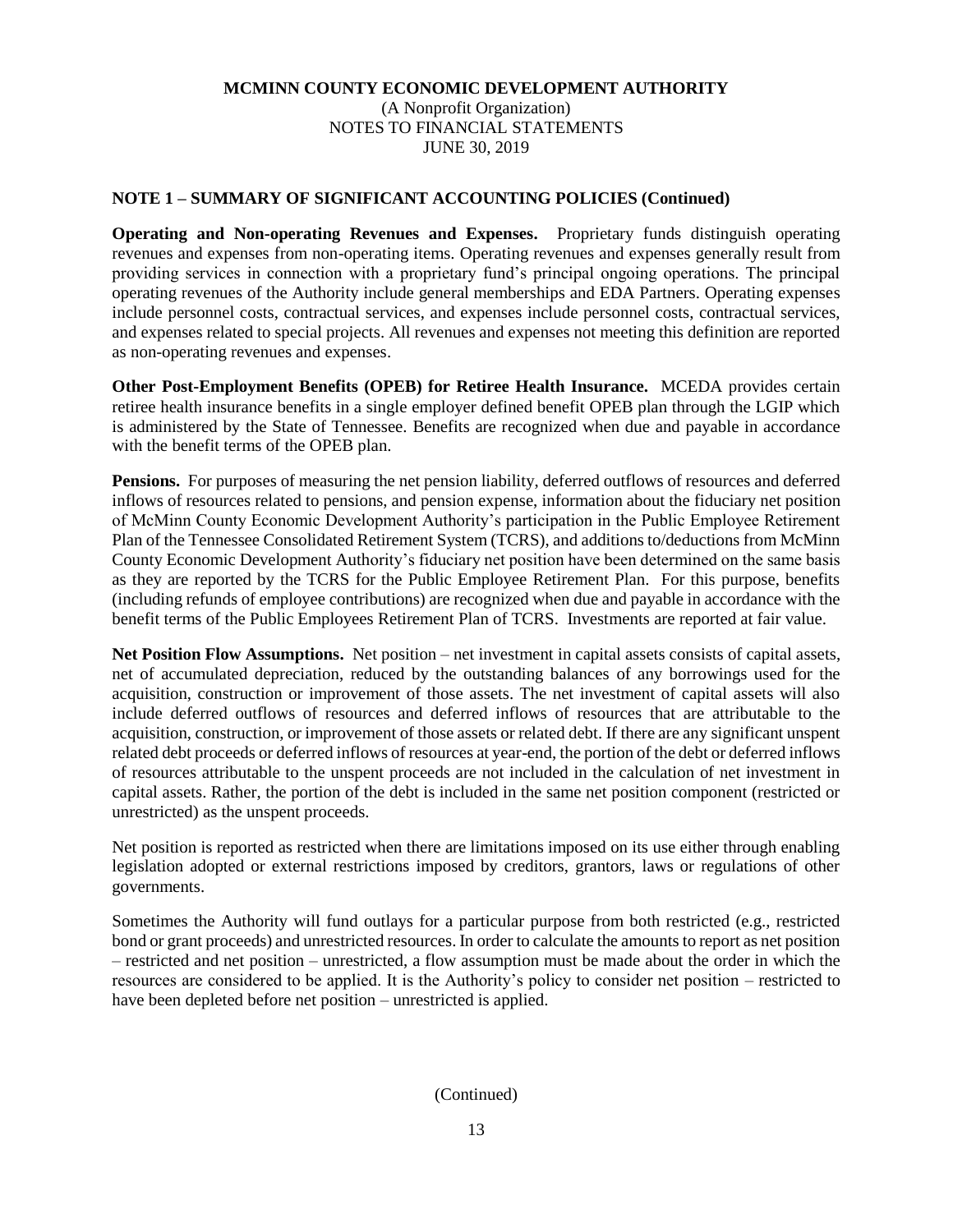## **NOTE 2 – CASH**

In order to provide a safe temporary medium for investments of idle funds, the Authority is authorized by the Tennessee Code Annotated to invest in the following:

- 1. Bonds, notes, or treasury bills of the United States;
- 2. Non-convertible debt securities of certain issuers;
- 3. Other obligations which are guaranteed as to principal and interest by the United States or any of its agencies;
- 4. Certificates of Deposit at state and federal chartered banks and savings and loan associations;
- 5. Obligations of the United States or its agencies under a repurchase agreement of approved as an authorized investment by the State Director of Local Finance;
- 6. Money market funds whose portfolios consist of any of the foregoing investments if approved as an authorized investment by the State Director of Local Finance; and
- 7. The Local Government Investment Pool under which local monies are transferred to and invested with the State Treasurer's cash portfolio.

Custodial Credit Risk – The Authority has no formal policy regarding custodial credit risk. However, cash and investments include bank balances and investments that at the balance sheet date were either entirely insured or collateralized with securities held by the Tennessee States Bank Collateral Pool. In accordance with state law, all deposits of monies in financial institutions must be federally insured or secured with acceptable collateral.

Total cash with a carrying value of \$276,485 at June 30, 2019 is fully insured and summarized as follows:

| Cash:                                            |         |
|--------------------------------------------------|---------|
| Cash in checking:                                |         |
| Simmons Bank (annual yield 0.15%)                | 199.266 |
| First Volunteer Bank (annual yield 0.03%)        | 26,614  |
| Certificate of Deposit:                          |         |
| SouthEast Bank (matures 8/12/18 @ .39% interest) | 50.605  |
|                                                  |         |
| <b>Total Cash</b>                                |         |

## **NOTE 3 – NON-DEPRECIABLE PROPERTY HELD FOR RESALE**

Property held for resale is stated at cost, including interest capitalized during development. The property's purpose is to attract industry to McMinn County. Proceeds from the sale of the I-75 and Mt. Verd property will be retained by the Authority for future industrial property purchases and maintenance activities.

In June 2000, the City of Etowah conveyed a portion of the North Etowah Industrial Park to the Authority for future development and sale. The Authority, the City of Etowah and McMinn County have executed an agreement regarding the disposition of the proceeds from any sales of said property.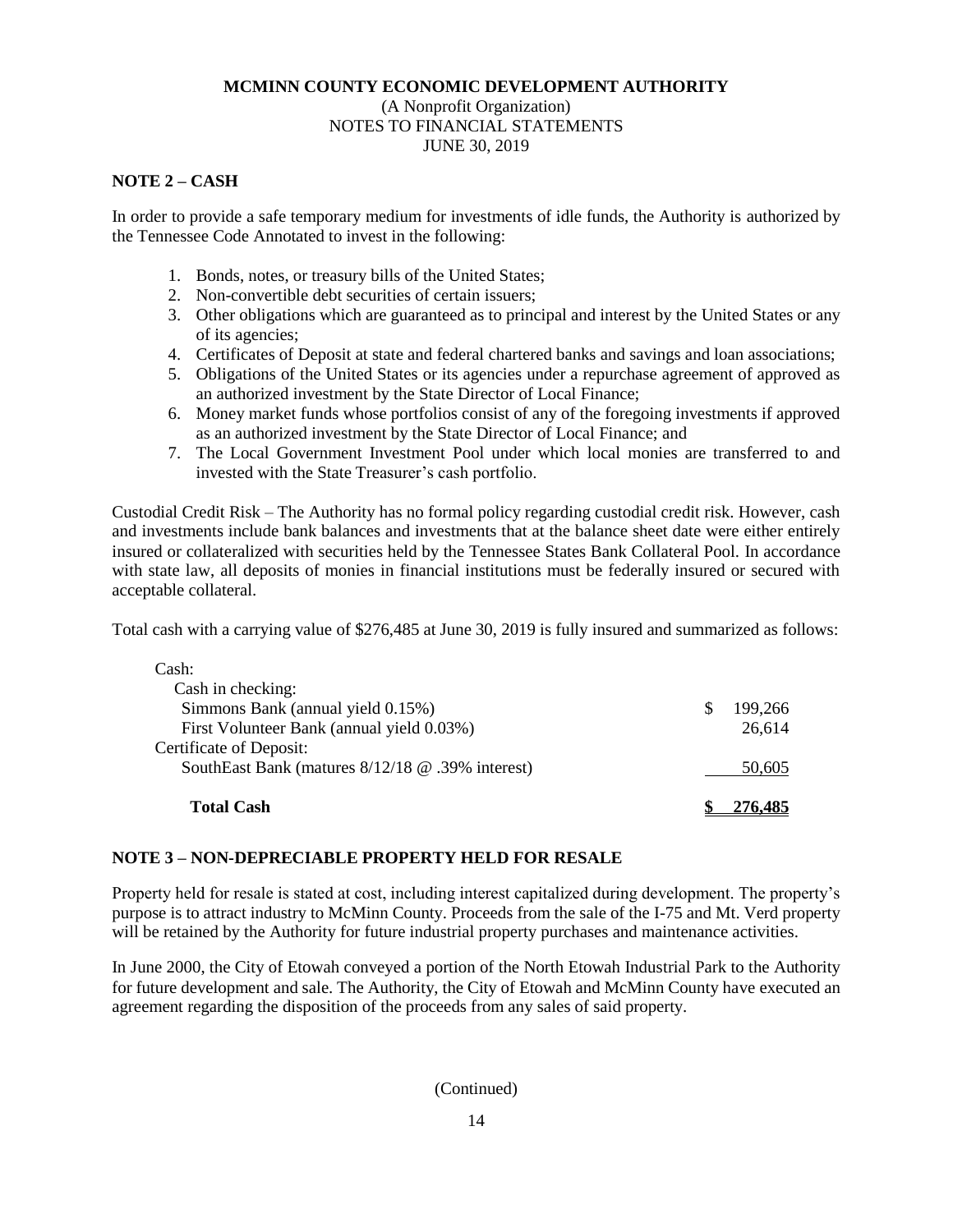## **NOTE 4 – FURNISHINGS AND EQUIPMENT**

Furnishings and equipment at June 30 consists of the following:

|                                | <b>Balance</b><br>$7 - 1 - 18$ | Additions                | Retirements |  | <b>Balance</b><br>$6 - 30 - 19$ |
|--------------------------------|--------------------------------|--------------------------|-------------|--|---------------------------------|
| Office furnishings             | 11,187                         | $\overline{\phantom{0}}$ |             |  | 11,187                          |
| Auto                           | 37,509                         |                          |             |  | 37,509                          |
|                                | 48,696                         |                          |             |  | 48,696                          |
| Less: accumulated depreciation | (29, 148)                      | 1.977                    |             |  | (31,125)                        |
|                                |                                |                          |             |  |                                 |

Depreciation expense was \$1,977 for the year ended June 30, 2019.

#### **NOTE 5 – GENERAL INFORMATION ABOUT THE PENSION PLAN**

#### *Plan Description*:

Employees of the Authority are provided a defined benefit pension plan through the Public Employee Retirement Plan, an agent multiple-employer pension plan administered by the TCRS. The TCRS was created by state statute under Tennessee Code Annotated Title 8, Chapters 34-37. The TCRS Board of Trustees is responsible for the proper operation and administration of the TCRS. The Tennessee Treasury Department, an agency in the legislative branch of state government, administers the plans of the TCRS. The TCRS issues a publically available financial report that can be obtained at [https://treasury.tn.gov/Retirement/Boards-and-Governance/Reporting-and-Investment-Policies.](https://treasury.tn.gov/Retirement/Boards-and-Governance/Reporting-and-Investment-Policies)

#### *Benefits Provided:*

Tennessee Code Annotated Title 8, Chapters 34-37 establishes the benefit terms and can be amended only by the Tennessee General Assembly. The chief legislative body may adopt the benefit terms permitted by statute. Members are eligible to retire with an unreduced benefit at age 60 with 5 years of service credit or after 30 years of service credit regardless of age. Benefits are determined by a formula using the member's highest five consecutive year average compensation and the member's service credit. Reduced benefits for early retirement are available at age 55 and vested. Members vest with five years of service credit. Service related disability benefits are provided regardless of length of service. Five years of service is required for non-service related disability eligibility. The service related and non-service related disability benefits are determined in the same manner as a service retirement benefit but are reduced 10 percent and include projected service credits. A variety of death benefits are available under various eligibility criteria.

Member and beneficiary annuitants are entitled to automatic cost of living adjustments (COLA) after retirement. A COLA is granted each July for annuitants retired prior to the 2<sup>nd</sup> of July of the previous year. The COLA is based on the change in the consumer price index (CPI) during the prior calendar year, capped at 3 percent, and applied to the current benefit. No COLA is granted if the change in the CPI is less than one-half percent. A one percent COLA is granted if the CPI Change is between one-half percent and one percent. A member who leaves employment may withdraw their employee contributions, plus any accumulated interest.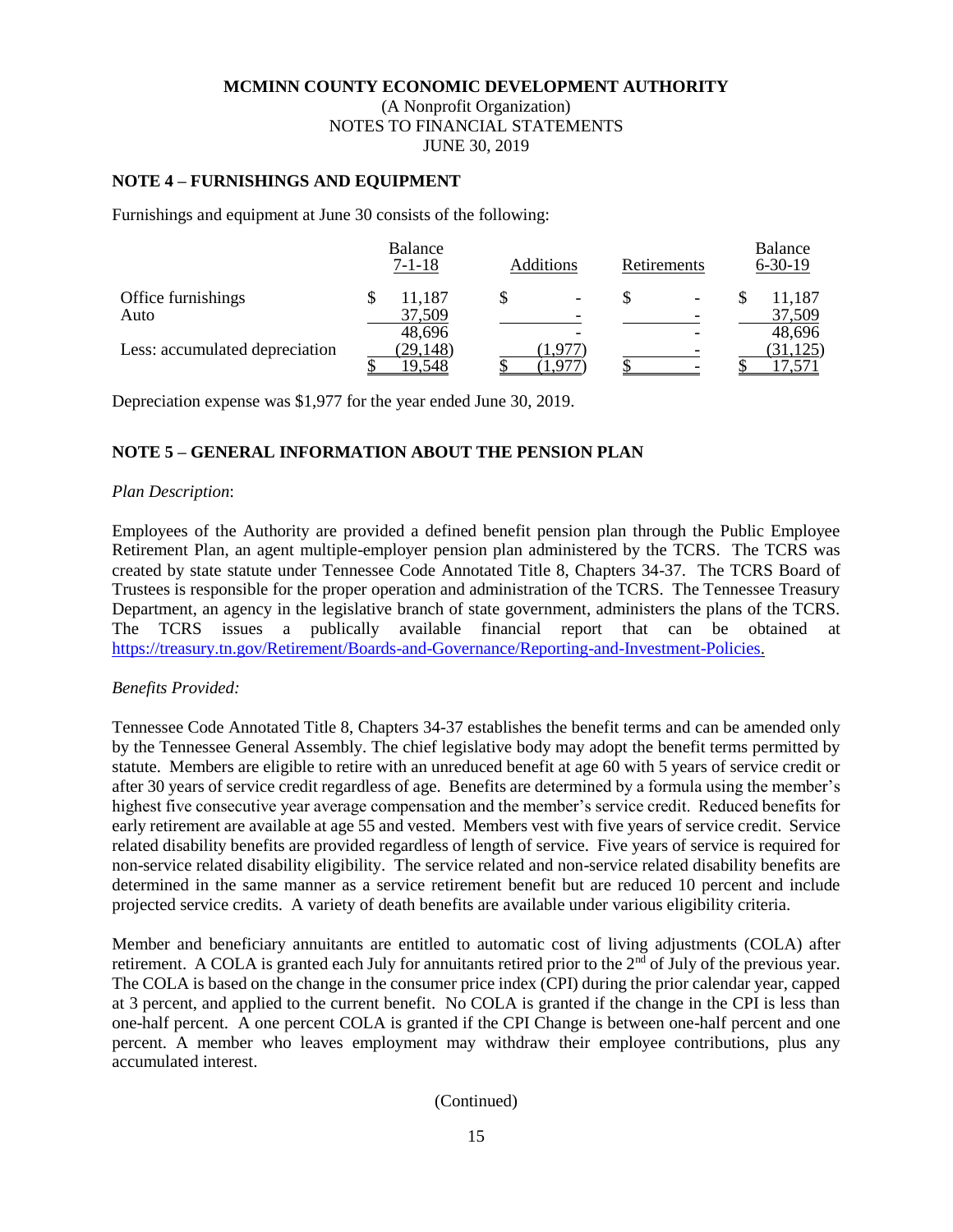## **NOTE 5 – GENERAL INFORMATION ABOUT THE PENSION PLAN (Continued)**

#### *Employees Covered by Benefit Terms:*

At the measurement date of June 30, 2018, the following employees were covered by the benefit terms:

| Inactive employees or beneficiaries currently receiving benefits |  |
|------------------------------------------------------------------|--|
| Inactive employees entitled to but not yet receiving benefits    |  |
| Active employees                                                 |  |
|                                                                  |  |

#### *Contributions:*

Contributions for employees are established in the statutes governing the TCRS and may only be changed by the Tennessee General Assembly. Employees contribute 5 percent of salary. The Authority makes employer contributions at the rate set by the Board of Trustees as determined by an actuarial valuation. For the year ended June 30, 2019, employer contributions for the Authority were \$20,247 based on a rate of 14.33% of covered payroll. By law, employer contributions are required to be paid. The TCRS may intercept the Authority's state shared taxes if required employer contributions are not remitted. The employer's actuarially determined contribution (ADC) and member contributions are expected to finance the costs of benefits earned by members during the year, the cost of administration, as well as an amortized portion of any unfunded liability.

## **Net Pension Liability (ASSET)**

McMinn County Economic Development Authority's net pension liability (asset) was measured as of June 30, 2018, and the total pension liability used to calculate net pension liability (asset) was determined by an actuarial valuation as of that date.

#### *Actuarial assumptions:*

The total pension liability as of June 30, 2018 actuarial valuation was determined using the following actuarial assumptions, applied to all periods included in the measurement:

| Inflation                 | 2.5 percent                                                                                                 |
|---------------------------|-------------------------------------------------------------------------------------------------------------|
| Salary increases          | Graded salary ranges from 8.72 to 3.44 percent based<br>on age, including inflation, averaging 4.00 percent |
| Investment rate of return | 7.5 percent, net of pension plan investment expenses,<br>including inflation                                |
| Cost-of-Living Adjustment | 2.25 percent                                                                                                |

Mortality rates were based on actual experience including an adjustment for some anticipated improvement.

The actuarial assumptions used in the June 30, 2018 actuarial valuation results of an actuarial experience study performed for the period July 1, 2012 through June 30, 2016. The demographic assumptions were adjusted to more closely reflect actual and expected future experience.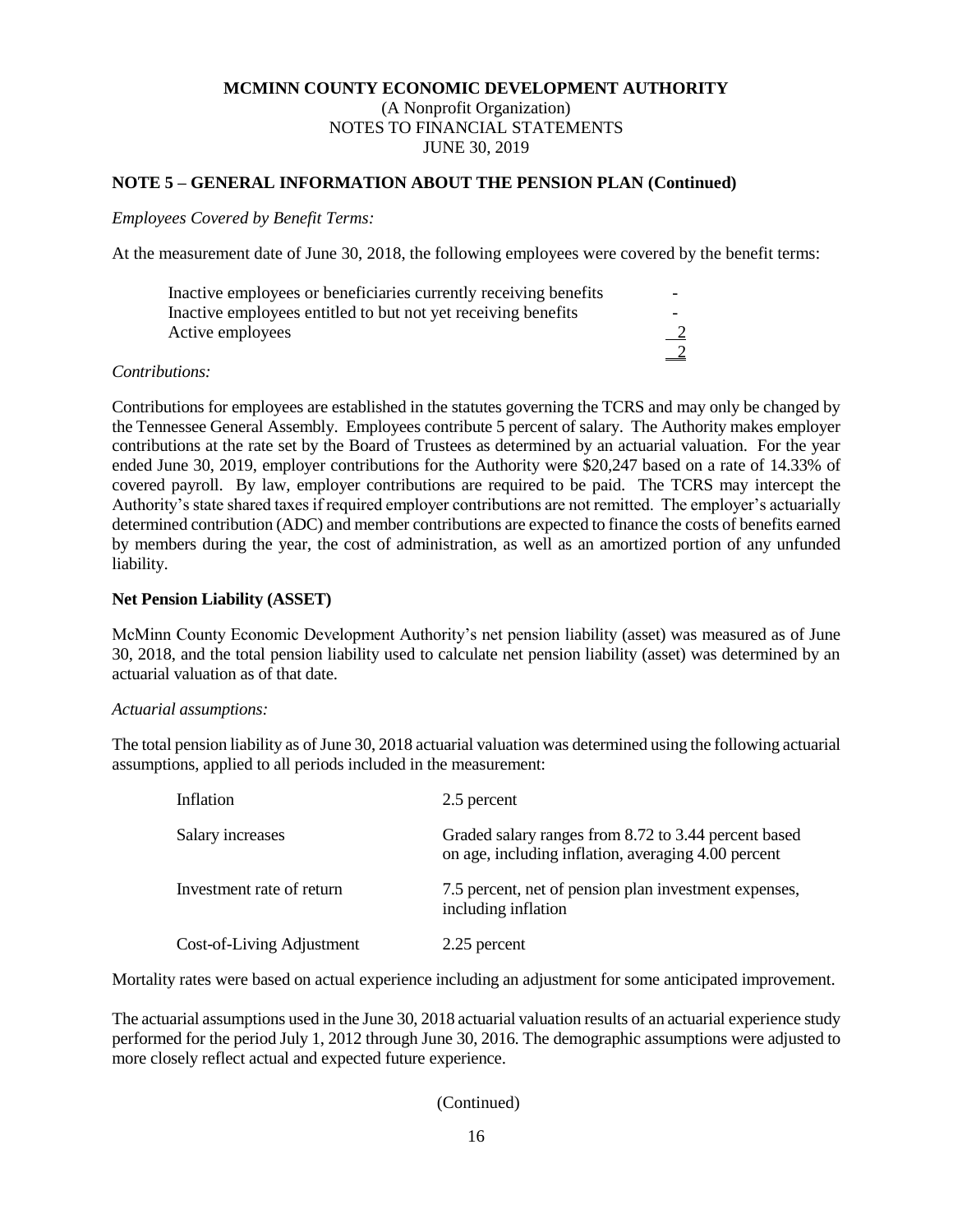### (A Nonprofit Organization) NOTES TO FINANCIAL STATEMENTS JUNE 30, 2019

## **NOTE 5 – GENERAL INFORMATION ABOUT THE PENSION PLAN (Continued)**

#### *Actuarial assumptions:* (Continued)

The long-term expected rate of return on pension plan investments was established by the TCRS Board of Trustees in conjunction with the June 30, 2016 actuarial experience study. A blend of future capital market projections and historical market returns was used in a building-block method in which a best-estimate of expected future real rates of return (expected returns, net of pension plan investment expense and inflation) is developed for each major asset class. These best-estimates are combined to produce the long-term expected rate of return by weighting the expected future real rates of return by the target asset allocation percentage and by adding expected inflation of 2.5 percent. The best-estimates of geometric real rates of return and the TCRS investment policy target asset allocation for each major asset class are summarized in the following table:

|                                       | Long-Term            |            |
|---------------------------------------|----------------------|------------|
|                                       | <b>Expected Real</b> | Target     |
| <b>Asset Class</b>                    | Rate of Return       | Allocation |
| U.S. equity                           | 5.69%                | 31%        |
| Developed market international equity | 5.29%                | 14%        |
| Emerging market international equity  | 6.36%                | 4%         |
| Private equity and strategic lending  | 5.79%                | 20%        |
| U.S. fixed income                     | 2.01%                | 20%        |
| Real estate                           | 4.32%                | 10%        |
| Short-term securities                 | $0.00\%$             | 1%         |
|                                       |                      | 100%       |

The long-term expected rate of return on pension plan investments was established by the TCRS Board of Trustees as 7.25 percent based on a blending of the three factors described above.

## *Discount rate:*

The discount rate used to measure the total pension liability was 7.25 percent. The projection of cash flows used to determine the discount rate assumed that employee contributions will be made at the current rate and that contributions from MCMINN COUNTY ECONOMIC DEVELOPMENT AUTHORITY will be made at the actuarily determined contribution rate pursuant to an actuarial valuation in accordance with the funding policy of the TCRS Board of Trustees and as required to be paid by state statute. Based on those assumptions, the pension plan's fiduciary net position was projected to be available to make projected future benefit payments of current active and inactive members. Therefore, the long-term expected rate of return on pension plan investments was applied to all periods of projected benefit payments to determine the total pension liability.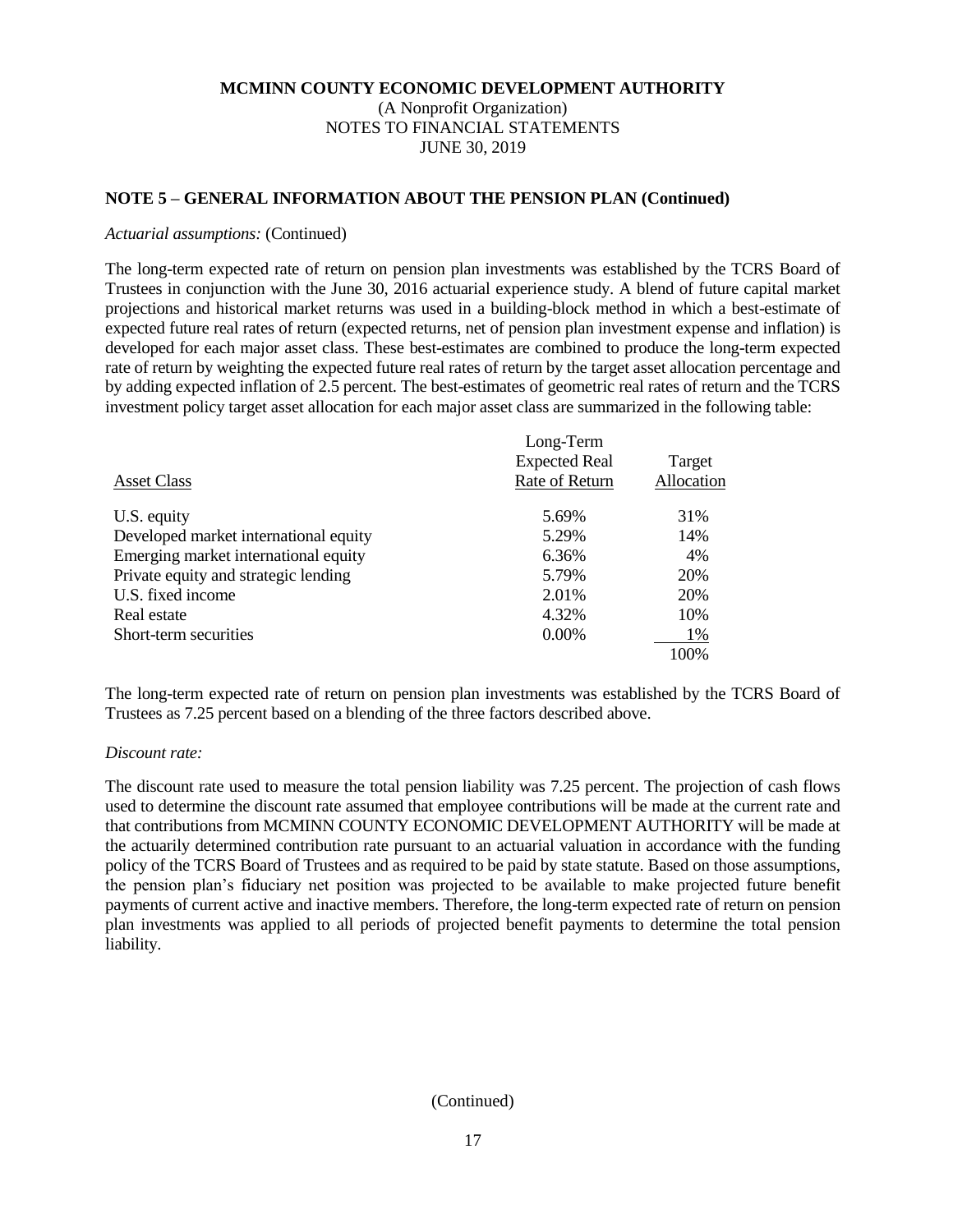## (A Nonprofit Organization) NOTES TO FINANCIAL STATEMENTS JUNE 30, 2019

#### **NOTE 5 – GENERAL INFORMATION ABOUT THE PENSION PLAN (Continued)**

*Schedule of Changes in Net Pension Liability (Asset).*

|                                                                  | <b>Total Pension</b><br>Liability<br>(a) | Plan Fiduciary<br><b>Net Position</b><br>(b) | Net Pension<br>Liability (Asset)<br>$(a) - (b)$ |  |  |
|------------------------------------------------------------------|------------------------------------------|----------------------------------------------|-------------------------------------------------|--|--|
| <b>Balance at June 30, 2017</b>                                  | 64,607                                   | S<br>45,688                                  | 18,919                                          |  |  |
| Service cost                                                     | 15,093                                   |                                              | 15,093                                          |  |  |
| Interest                                                         | 5,778                                    |                                              | 5,778                                           |  |  |
| Difference between expected and actual experience                | 3,087                                    |                                              | 3,087                                           |  |  |
| Changes of assumptions                                           |                                          |                                              |                                                 |  |  |
| Contributions – employer                                         |                                          | 16,957                                       | (16,957)                                        |  |  |
| Contributions - employee                                         |                                          | 6,452                                        | (6,452)                                         |  |  |
| Net investment income                                            |                                          | 4,756                                        | (4,756)                                         |  |  |
| Benefit payments, including refunds of employee<br>contributions |                                          |                                              |                                                 |  |  |
| Administrative expense                                           |                                          | (190)                                        | 190                                             |  |  |
| Net Changes                                                      | 23,958                                   | 27,975                                       | (4,017)                                         |  |  |
| <b>Balance at June 30, 2018</b>                                  | 88,565                                   | 73,663                                       | 14,902                                          |  |  |

*Sensitivity of Net Pension Liability (Asset) to Changes in the Discount Rate.*

The following represents the net pension liability (asset) calculated using the stated discount rate of 7.25 percent, as well as what the net pension liability (asset) would be if it were calculated using a discount rate that is 1-percentage-point lower (6.25 percent) or 1-percentage-point higher (8.25 percent) than the current rate:

|                               | 1\% Decrease<br>$(6.25\%)$ |        | Current Rate | 1\% Increase |
|-------------------------------|----------------------------|--------|--------------|--------------|
|                               |                            |        | $(7.25\%)$   | $(8.25\%)$   |
| Net Pension Liability (Asset) |                            | 29.647 | 14.902       | 2.911        |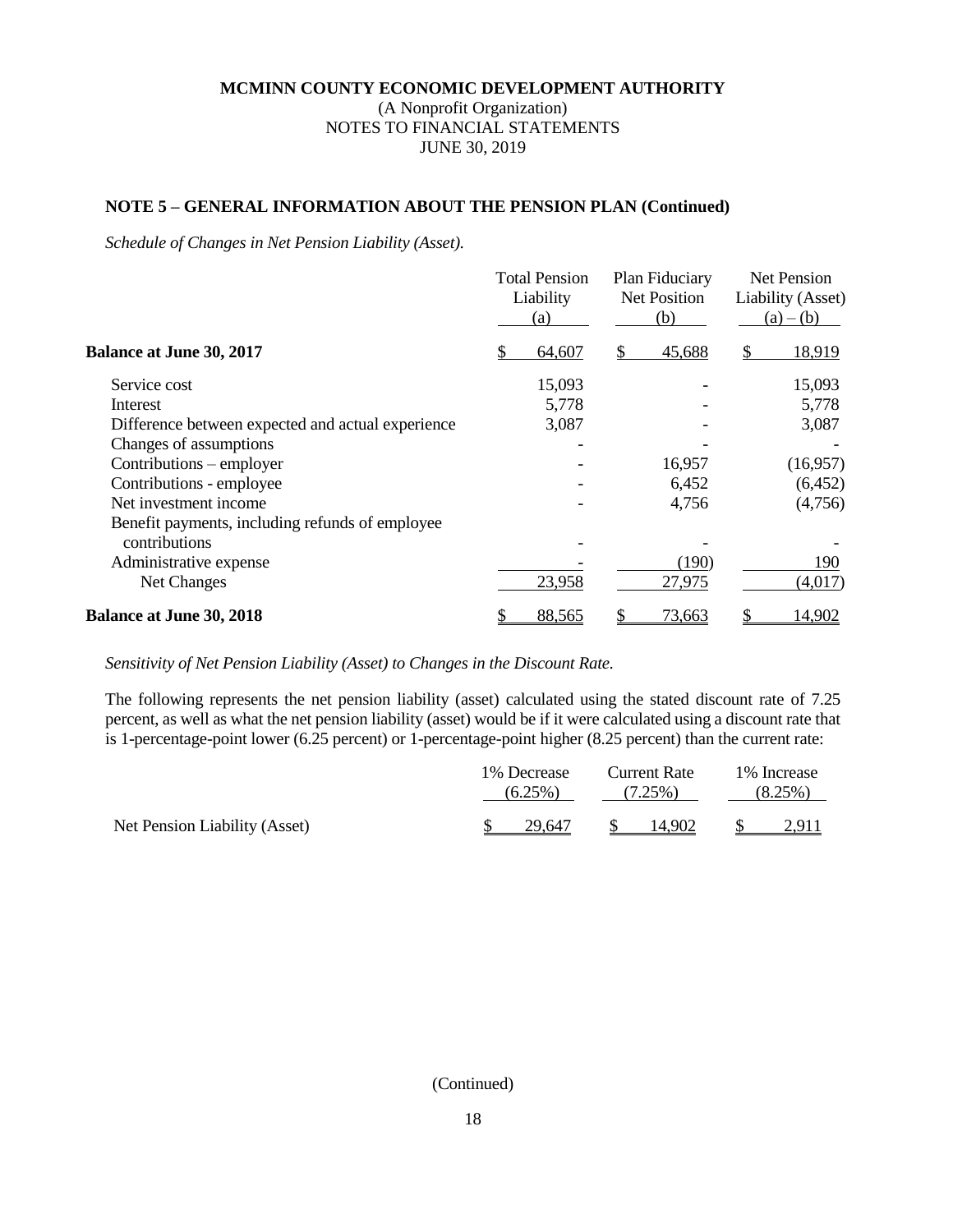#### **NOTE 5 – GENERAL INFORMATION ABOUT THE PENSION PLAN (Continued)**

*Pension Expense (Negative Pension Expense) and Deferred Outflows of Resources and Deferred Inflows of Resources Related to Pensions*

|                                              | Pension          |
|----------------------------------------------|------------------|
|                                              | Expense (Income) |
| Service cost                                 | \$<br>15,093     |
| Interest                                     | 5,778            |
| Changes of benefit terms                     |                  |
| Contributions-employee                       | (6, 452)         |
| Projected investment income                  | (4,154)          |
| Recognition of experience (gains)/losses     | 1,219            |
| Recognition of investment (gains)/losses     | (122)            |
| Recognition of assumption changes            | 168              |
| Administrative expense                       | 190              |
| Other changes in plan fiduciary net position |                  |
| <b>Pension Expense (Income)</b>              |                  |

For the year ended June 30, 2019, the recognized pension expense is \$11,720. At June 30, 2019, deferred outflows of resources and deferred inflows of resources related to pensions are from the following sources:

|                                                                                                                                              | Deferred<br>Outflows of<br>Resources | Deferred<br>Inflows of<br>Resources |       |  |
|----------------------------------------------------------------------------------------------------------------------------------------------|--------------------------------------|-------------------------------------|-------|--|
| Differences between expected and actual experience<br>Changes of assumptions                                                                 | \$<br>18.756<br>1,011                | \$                                  | 7,135 |  |
| Net difference between projected and actual earnings of<br>pension plan investments<br>Contributions after measurement date of June 30, 2018 | 446<br>20,247                        |                                     | 1,263 |  |
| <b>Total</b>                                                                                                                                 | 40.460                               |                                     | 8.398 |  |

Amounts reported as deferred outflows of resources and deferred inflows of resources related to pensions will be recognized in pension expense as follows:

|                     |     | <b>Outflows</b> |   | <b>Inflows</b> | <b>Amount Reported</b><br>'a) |       |  |
|---------------------|-----|-----------------|---|----------------|-------------------------------|-------|--|
| Year ended June 30: | (a) |                 |   | (b             |                               |       |  |
| 2020                |     | 2,732           | S | (1,467)        |                               | 1,265 |  |
| 2021                |     | 2,666           |   | (1, 467)       |                               | 1,199 |  |
| 2022                |     | 2,474           |   | (1, 467)       |                               | 1,007 |  |
| 2023                |     | 2,474           |   | (1,207)        |                               | 1,267 |  |
| 2024                |     | 2,474           |   | (1,087)        |                               | 1,387 |  |
| Thereafter          |     | 7,395           |   | (1,699)        |                               | 5,696 |  |

## *Payable to the Pension Plan*

At June 30, 2019, the Authority reported a payable of \$2,185 for the outstanding amount of contributionws to the pension plan required for the year ended June 30, 2019.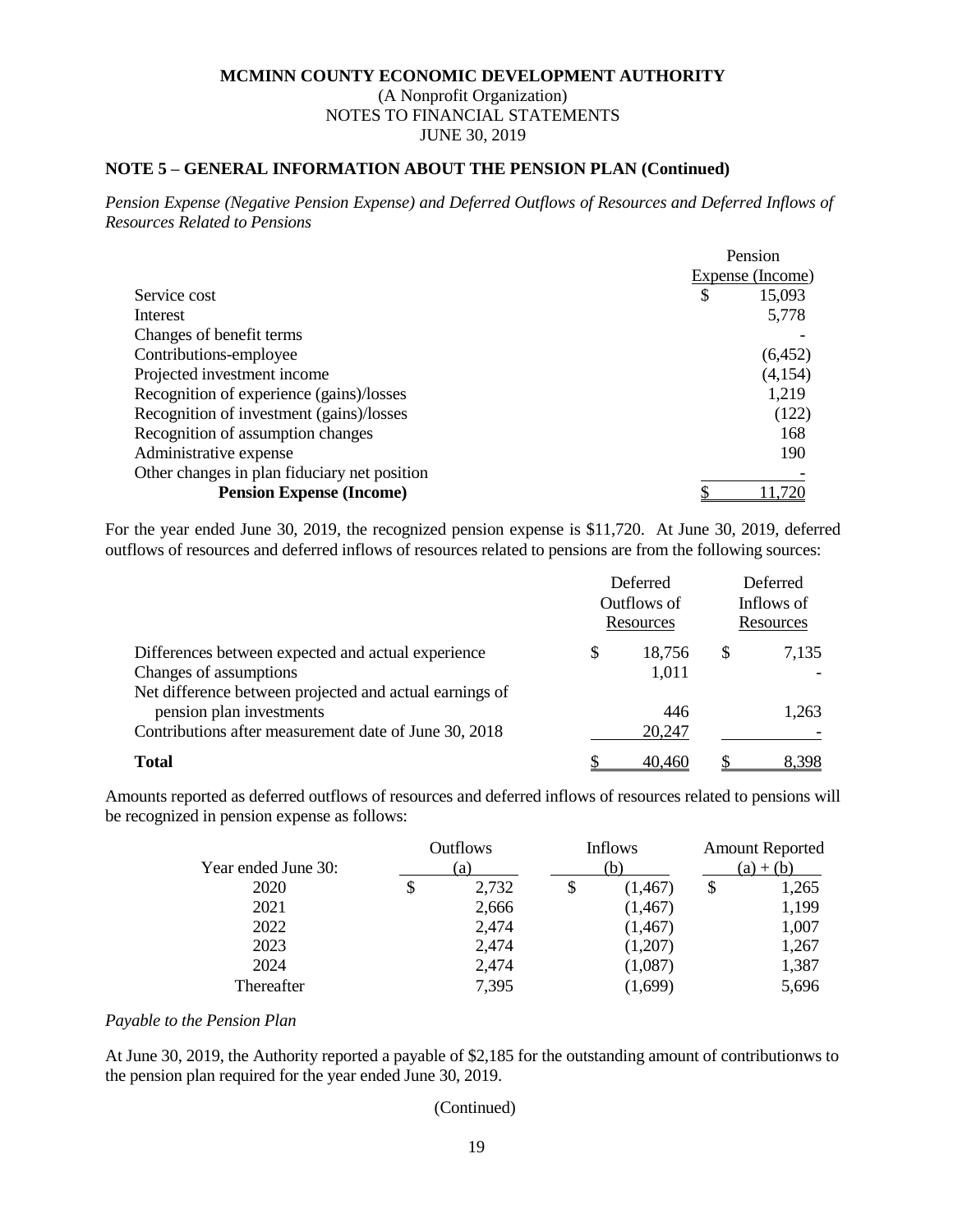### **NOTE 6 – OTHER POSTEMPLOYMENT BENEFITS (OPEB) FOR RETIREE HEALTH INSURANCE**

#### *Plan description.*

The employer provides certain retiree health insurance benefits in a single employer defined benefit OPEB Plan through the LGIP which is administered by the State of Tennessee. All employees covered by the LGIP and hired prior to July 1, 2015 are covered by the OPEB Plan. According to State law in effect on the measurement date, employees first hired on or after July 1, 2015 are not eligible to continue health insurance coverage under the OPEB Plan after retiring. Any changes to the law will be recognized in future measurements. For eligible employees, some employers provide a direct subsidy toward the premium for certain employees; all employers provide an implicit subsidy; and the retiree pays any balance of the required premium remaining.

## *Funding policy.*

There are no assets or trust fund accumulating to pre-fund the OPEB obligation. The funding policy is to pay the OPEB obligation as it comes due each month on a pay-as-you-go basis. The total premium rate structure required for LGIP coverage is established by and may be amended by the Benefits Administration unit of the State and the State Insurance Committee. The local employer sets its own level of subsidy for the designated classification of members.

#### *Eligibility.*

Eligibility to commence OPEB coverage is the same as eligibility for retirement under the Tennessee Consolidated Retirement System (TCRS), with the added conditions of (a) having being at least age 55 with at least 10 years of employment with the employer and three continuous years of insurance coverage in the LGIP immediately prior to final termination for retirement (or age 55 with at least 20 years of such employment if only one year of such coverage) and (b) receiving monthly pension from TCRS. Additional rules apply for OPEB coverage for TCRS – approved disabilities. Alternative conditions are made for any locally sponsored public safety retirement plan or utility board member.

With the exception of a small group of grandfathered individuals, retirees are required to discontinue coverage under the LGIP and this OPEB Plan upon attaining eligibility for Medicare benefits. In addition to subsidies that may be provided by the local employers for retiree premiums, the OPEB benefits include access to coverage for the retiree and dependents under the Medical, Prescription, Dental, Vision, and Long Term Care (LTC access for retirees was discontinued effective January 1, 2018).

#### *Benefits.*

The employer may provide a flat dollar or percent subsidy depending on years of service, job classification, health plan option and tier selected. The State does not provide a subsidy for local government participants.

## *Coverage.*

The Authority has two active employees in OPEB described above.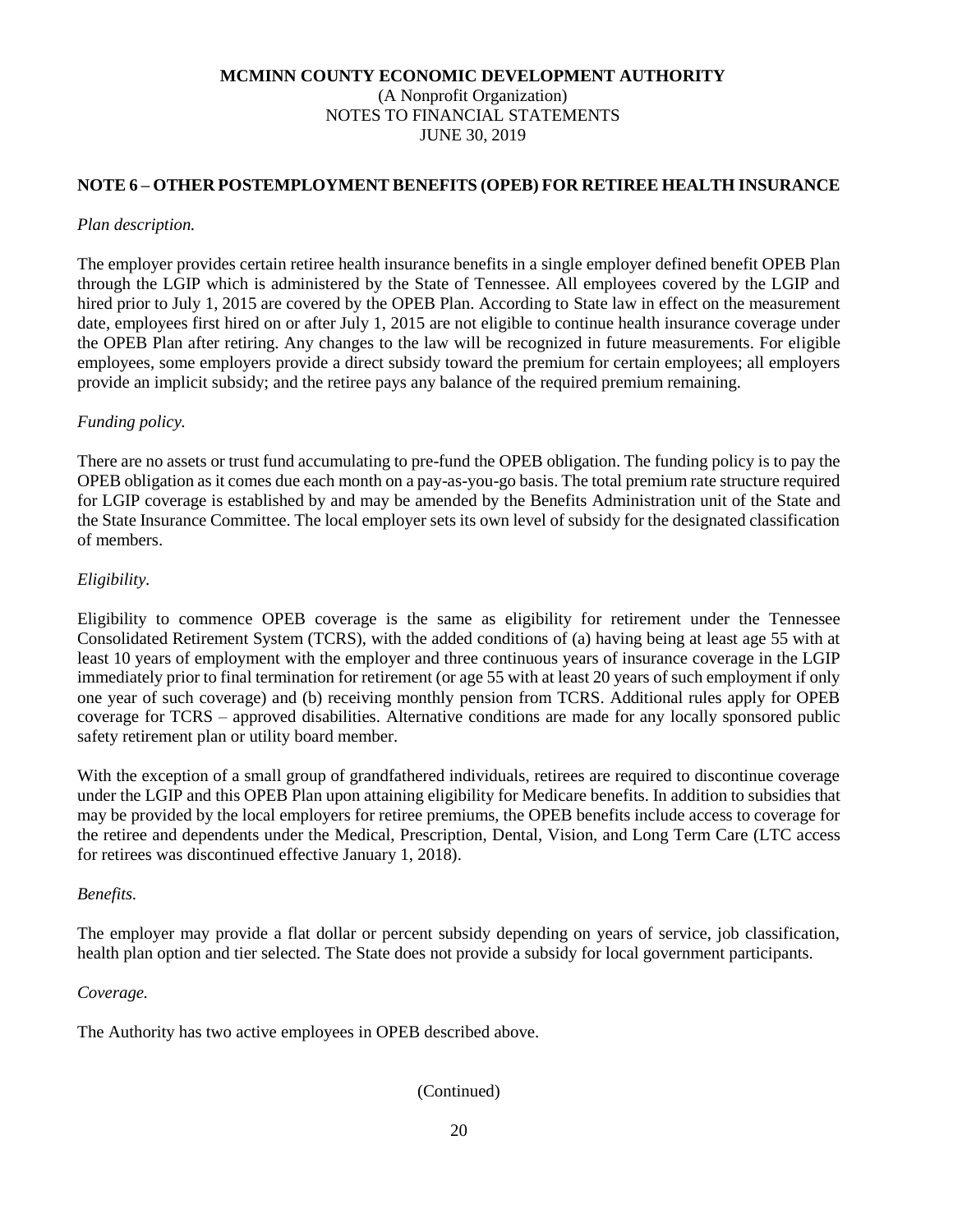### (A Nonprofit Organization) NOTES TO FINANCIAL STATEMENTS JUNE 30, 2019

## **NOTE 6 – OTHER POSTEMPLOYMENT BENEFITS (OPEB) FOR RETIREE HEALTH INSURANCE (Continued)**

#### **Statement of OPEB Employer Fiscal Year Ended June 30, 2019 (Based on Measurement Year Ended June 30, 2018)**

| Service Cost<br>S<br>Interest on the Total OPEB Liability<br><b>Current-Period Benefit Changes</b><br><b>OPEB Plan Administrative Expense</b><br>Recognition of Outflow/(Inflow) of Resources due to Liabilities<br><b>Total OPEB Expense</b> | <b>OPEB Expense</b> |      |
|-----------------------------------------------------------------------------------------------------------------------------------------------------------------------------------------------------------------------------------------------|---------------------|------|
|                                                                                                                                                                                                                                               |                     | 218  |
|                                                                                                                                                                                                                                               |                     | 354  |
|                                                                                                                                                                                                                                               |                     |      |
|                                                                                                                                                                                                                                               |                     |      |
|                                                                                                                                                                                                                                               |                     | (30) |
|                                                                                                                                                                                                                                               |                     |      |

*Recognition of Deferred Outflows and Inflows of Resources.*

Differences between expected and actual experience and changes in assumptions are recognized in OPEB expense using a systematic and rational method over a closed period equal to the average of the expected remaining service lives of all employees that are provided with OPEB through the OPEB plan (active employees and inactive employees) determined as of the beginning of the measurement period.

At the beginning of the current measurement period, the average of the expected remaining service lives for purposes of recognizing the applicable combined deferred outflows and inflows of resources established in the current measurement period is 10.1 years.

#### **Statement of Remaining Deferred Outflows and Inflows of Resources Employer Fiscal Year Ended June 30, 2019 (Based on Measurement Year Ended June 30, 2018)**

A. Outflows and Inflows of Resources by Source to be Recognized in Current OPEB Expense

|                                                    | Outflows of | Inflows of<br>Resources |     | Net Outflows<br>of Resources |       |
|----------------------------------------------------|-------------|-------------------------|-----|------------------------------|-------|
|                                                    | Resources   |                         |     |                              |       |
| Differences between expected and actual experience |             |                         | 152 |                              | (152) |
| Changes in assumptions and other inputs            | 176         |                         | 54  |                              | 122.  |
| Total                                              | 176.        |                         | 206 |                              | (30)  |
| B. Average of the Expected Remaining Service Lives | 10.1        |                         |     |                              |       |

C. Deferred Outflows and Deferred Inflows of Resources by Source to be Recognized in Future OPEB Expenses

|                                                    | Deferred                 |                          | Deferred                |       |              | Net Deferred    |
|----------------------------------------------------|--------------------------|--------------------------|-------------------------|-------|--------------|-----------------|
|                                                    | Outflows of<br>Resources |                          | Inflows of<br>Resources |       |              | <b>Outflows</b> |
|                                                    |                          |                          |                         |       | of Resources |                 |
| Differences between expected and actual experience |                          | $\overline{\phantom{0}}$ |                         | 1,388 | S            | (1,388)         |
| Changes in assumptions and other inputs            |                          | . 599                    |                         | 295   |              | .304            |
| Total                                              |                          | 599                      |                         | .683  |              | 784).           |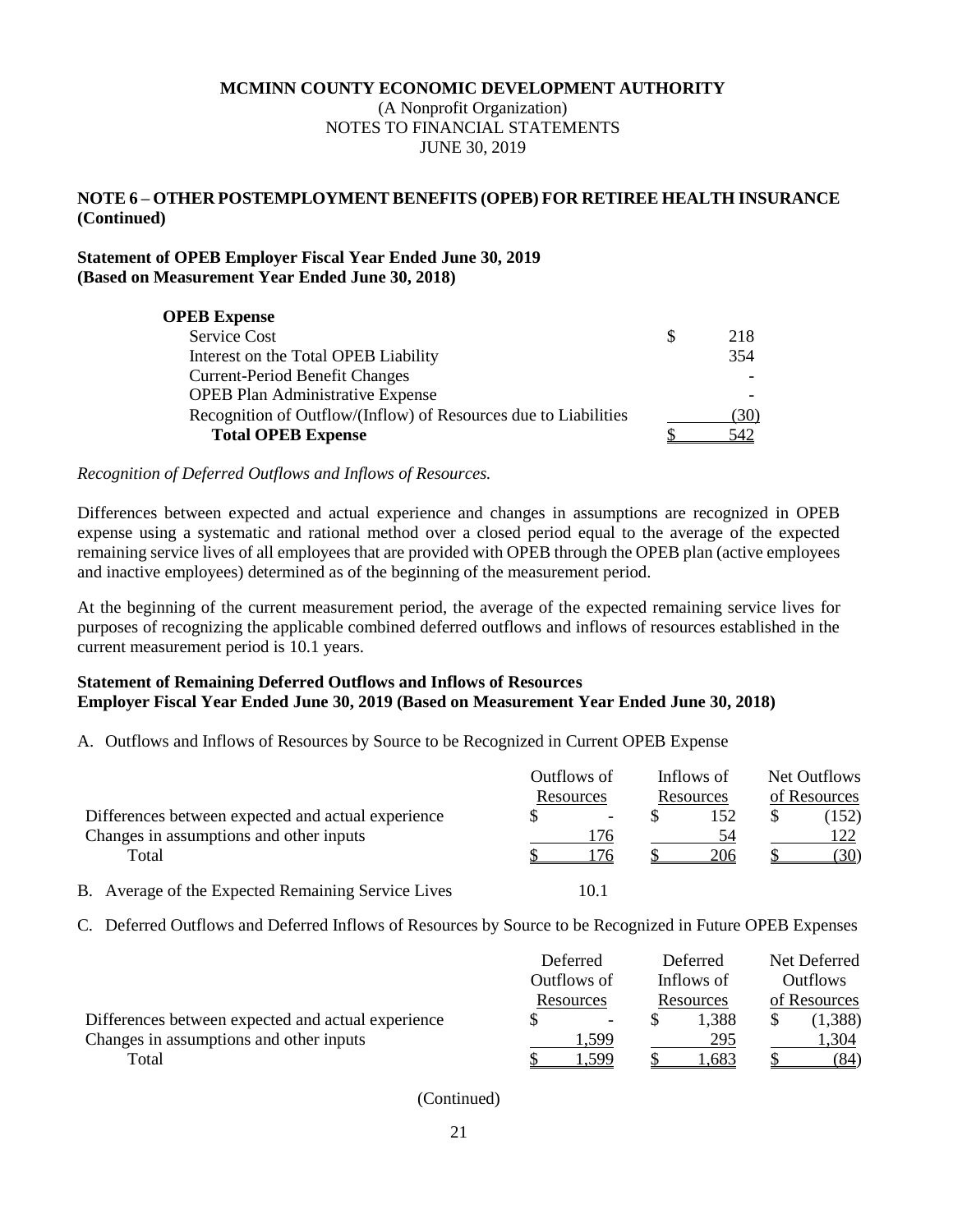#### (A Nonprofit Organization) NOTES TO FINANCIAL STATEMENTS JUNE 30, 2019

### **NOTE 6 – OTHER POSTEMPLOYMENT BENEFITS (OPEB) FOR RETIREE HEALTH INSURANCE (Continued)**

## **Statement of Remaining Deferred Outflows and Inflows of Resources Employer Fiscal Year Ended June 30, 2019 (Based on Measurement Year Ended June 30, 2018) (Continued)**

D. Deferred Outflows and Deferred Inflows of Resources by Year to be Recognized in Future OPEB Expenses

|                      | Net Deferred Outflows |
|----------------------|-----------------------|
| Year Ending June 30, | Of Resources          |
| 2020                 | (30)                  |
| 2021                 | (30)                  |
| 2022                 | (30)                  |
| 2023                 | (30)                  |
| 2024                 | (30)                  |
| Thereafter           | 66                    |
| Total                |                       |
|                      |                       |

- E. Estimated Outflow of Resources due to Contributions/Benefits Paid After the Measurement Date \$20
- F. Sensitivity of Total OPEB Liability to the Discount Rate Assumption:

Regarding the sensitivity of the total OPEB liability to changes in the discount rate, the following presents the plan's total OPEB liability, calculated using a discount rate of 3.62%, as well as what the plan's total OPEB liability would be if it were calculated using a discount rate that is one percent lower or one percent higher:

| 1\% Decrease | Current Discount Rate | 1\% Increase |
|--------------|-----------------------|--------------|
| 2.62%        | Assumption 3.62%      | 4.62%        |
| 11.037       | 10.519                | 9.945        |

Sensitivity of Total OPEB Liability to the Discount Rate Assumption

Regarding the sensitivity of the total OPEB liability to changes in the healthcare cost trend rates, the following presents the plan's total OPEB liability, calculated using the assumed trend rates as well as what the plan's total OPEB liability would be if it were calculated using a trend rate that is one percent lower or one percent higher:

|                             | Current Healthcare Cost      |                             |
|-----------------------------|------------------------------|-----------------------------|
| 1\% Decrease                | <b>Trend Rate Assumption</b> | 1\% Increase                |
| $(5.75\%$ down to $2.81\%)$ | $(6.75\%$ down to 3.81%)     | $(7.75\%$ down to $4.81\%)$ |
| 9.555                       | 10.519                       | 11.580                      |

#### *Discount Rate.*

For plans that do not have formal assets, the discount rate should equal the tax-exempt municipal bond rate based on an index of 20-year general obligation bonds with an average AA credit rating as of the measurement date. For the purpose of this actuarial roll-forward, the municipal bond rate is 3.62% (based on the daily rate of Fidelity's "20-Year Municipal GO AA Index" closest to but not later than the measurement date). The discount rate was 3.56% as of the beginning of the measurement year.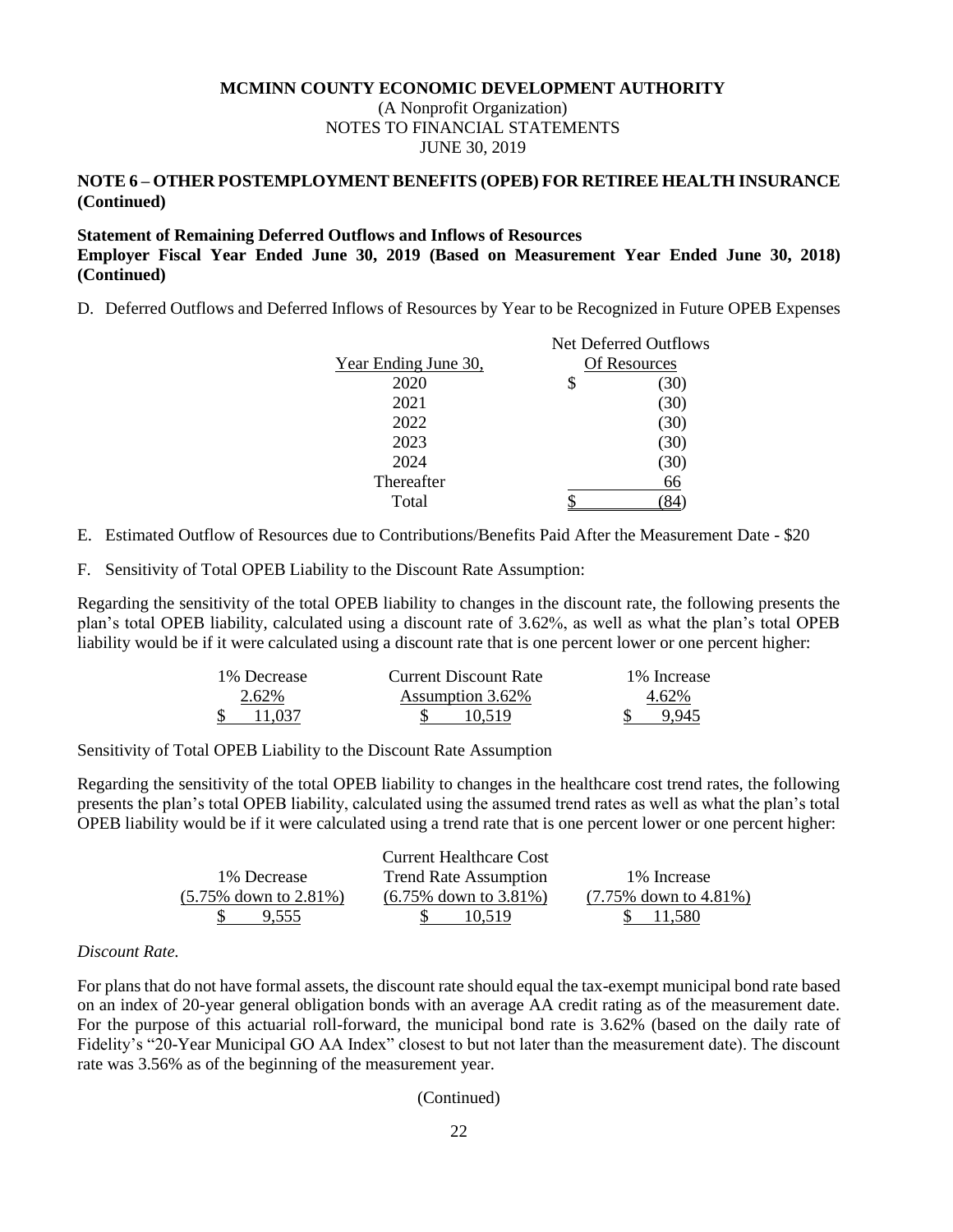#### (A Nonprofit Organization) NOTES TO FINANCIAL STATEMENTS JUNE 30, 2019

### *Plan Assets.*

There are no plan assets accumulated in a trust that meets the criteria in paragraph 4 of GASB Statement No. 75.

### G. Summary of Outstanding Outflows/(Inflows)

| Date<br>Established | Source                                | Recognition<br>Period(years) | Original<br>Amount | Years<br>Remaining | Amount<br>Unrecognized<br>Beginning<br>Of Period | Amount<br>Recognized<br>Current<br><b>Expense</b> | Amount<br>Deferred<br>to Future<br>Periods |
|---------------------|---------------------------------------|------------------------------|--------------------|--------------------|--------------------------------------------------|---------------------------------------------------|--------------------------------------------|
|                     | <b>Deferred Outflows of Resources</b> |                              |                    |                    |                                                  |                                                   |                                            |
| 6/30/2018           | <b>Assumption Changes</b>             | N/A                          | \$                 | N/A                | \$                                               | \$                                                | \$                                         |
| 6/30/2019           | <b>Assumption Changes</b>             | 10.1                         | \$<br>1,775        | 10.1               | \$<br>1,775                                      | 176                                               | \$<br>1,599                                |
| 6/30/2019           | <b>Liability Experience</b>           | N/A                          |                    | N/A                |                                                  |                                                   |                                            |
|                     |                                       | <b>SUBTOTAL:</b>             | 1,775              |                    | 1,775                                            | 176                                               | 1,599                                      |
|                     | <b>Deferred Inflows of Resources</b>  |                              |                    |                    |                                                  |                                                   |                                            |
| 6/30/2018           | <b>Assumption Changes</b>             | 7.5                          | \$<br>403          | 6.5                | \$<br>349                                        | 54                                                | \$<br>295                                  |
| 6/30/2019           | <b>Assumption Changes</b>             | N/A                          |                    | N/A                | \$                                               |                                                   | \$                                         |
| 6/30/2019           | <b>Liability Experience</b>           | 10.1                         | 1,540-             | 10.1               | 1,540                                            | 152                                               | 1,388                                      |
|                     |                                       | <b>SUBTOTAL:</b>             | 1,943              |                    | 1,889                                            | 206                                               | 1,683                                      |
|                     | <b>GRAND TOTAL:</b>                   |                              | (168)              |                    | (114)                                            | (30)                                              | (84)                                       |

## **NOTE 7 - CONCENTRATION OF CREDIT RISK**

Financial instruments which potentially subject the Authority to concentrations of credit risk consist principally of temporary cash investments. At times, cash balances held at financial institutions may be in excess of FDIC insurance limits. The Authority places its temporary cash investments with high-credit, quality financial institutions and, by policy, limits the amount of credit exposure to any one financial institution. At June 30, 2019, cash balances did not exceed FDIC insurance limits. The Authority believes no significant concentration of credit risk exists with respect to these cash investments.

The Authority receives approximately 74% of its annual budget from McMinn County, Cities of Athens and Etowah, and the local Athens utility. This funding could be cut or terminated at any time.

## **NOTE 8 – RISK FINANCING ACTIVITIES**

It is the policy of the Authority to purchase commercial insurance for the risks of losses to which it is exposed. These risks include general liability, property and casualty, worker's compensation, and employee health insurance. Settled claims have not exceeded commercial coverage in any of the past three (3) fiscal years.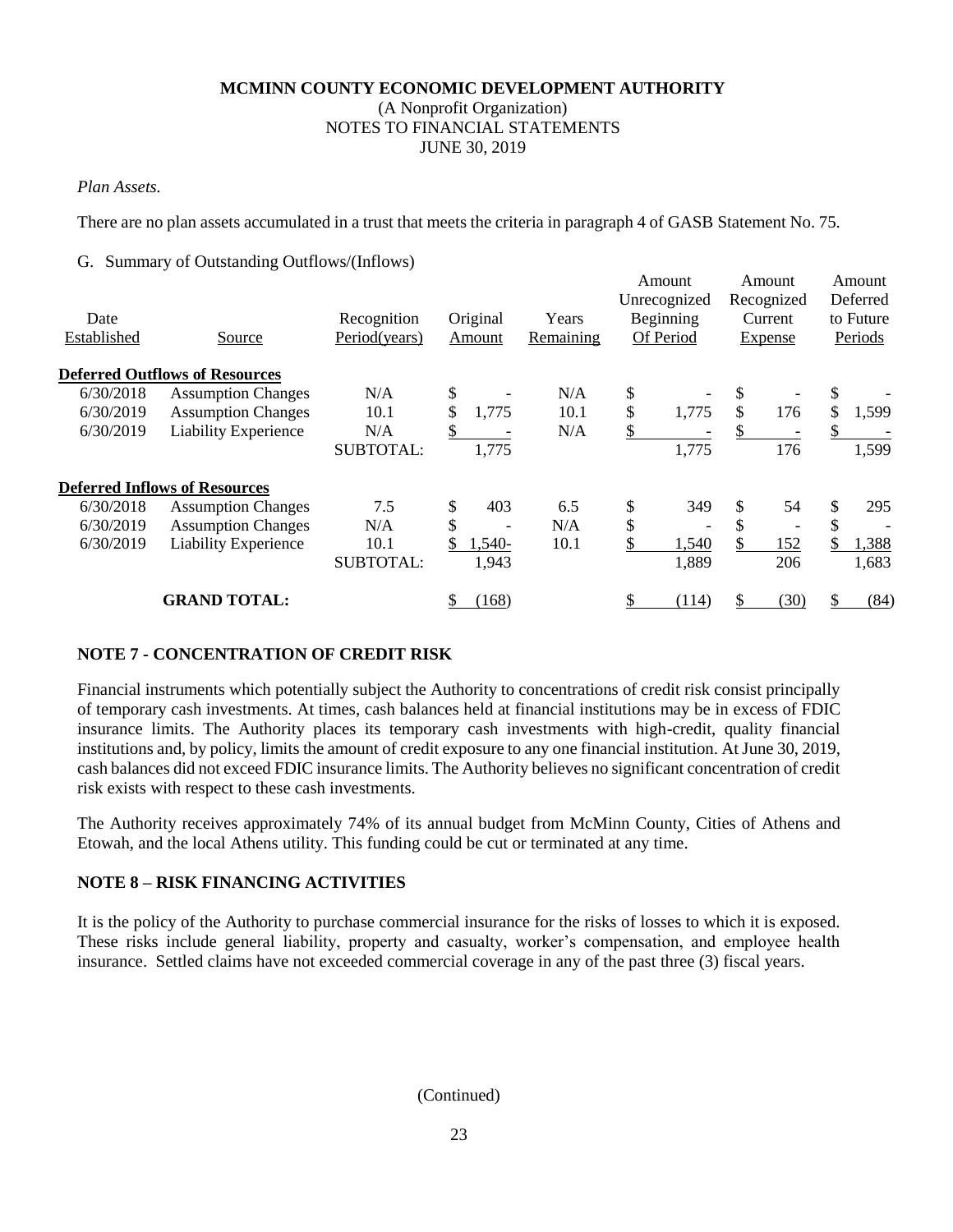(A Nonprofit Organization) NOTES TO FINANCIAL STATEMENTS JUNE 30, 2019

#### **NOTE 9 – VACATION AND COMPENSATED ABSENCES**

Employees of McMinn County Economic Development Authority adhere to the Authority's personnel policy regarding vacation and sick leave. The number of vacation days an employee accrues each month is determined by the individual employee's number of years of service. Vacation may be accrued and carried over. Upon termination of employment, the Development Authority will only pay out a maximum of 21 days of accrued vacation days. Sick leave accrues at a rate of eight (8) hours per month. There is no pay out for accrued sick leave upon termination of employment. No accrual was required for compensated absences and vacation at June 30, 2019.

## **NOTE 10 – SUBSEQUENT EVENTS**

The date to which events occurring after June 30, 2019, the date of the most recent balance sheet, have been evaluated for possible adjustment to the financial statements or disclosures is November 26, 2019, which is the date on which the financial statements were issued.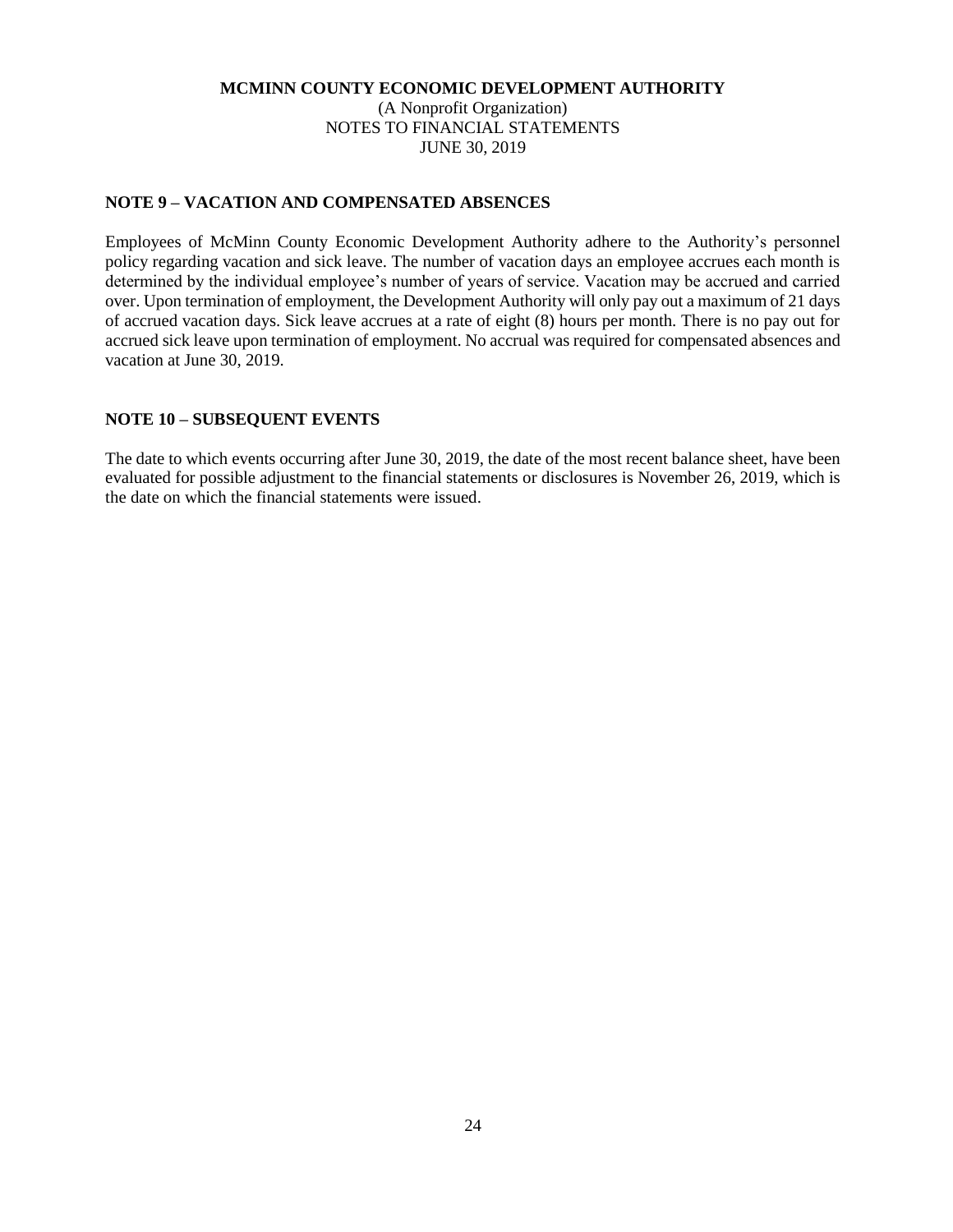## **MCMINN COUNTY ECONOMIC DEVELOPMENT AUTHORITY** McMinn County, Tennessee

REQUIRED SUPPLEMENTARY INFORMATION

June 30, 2019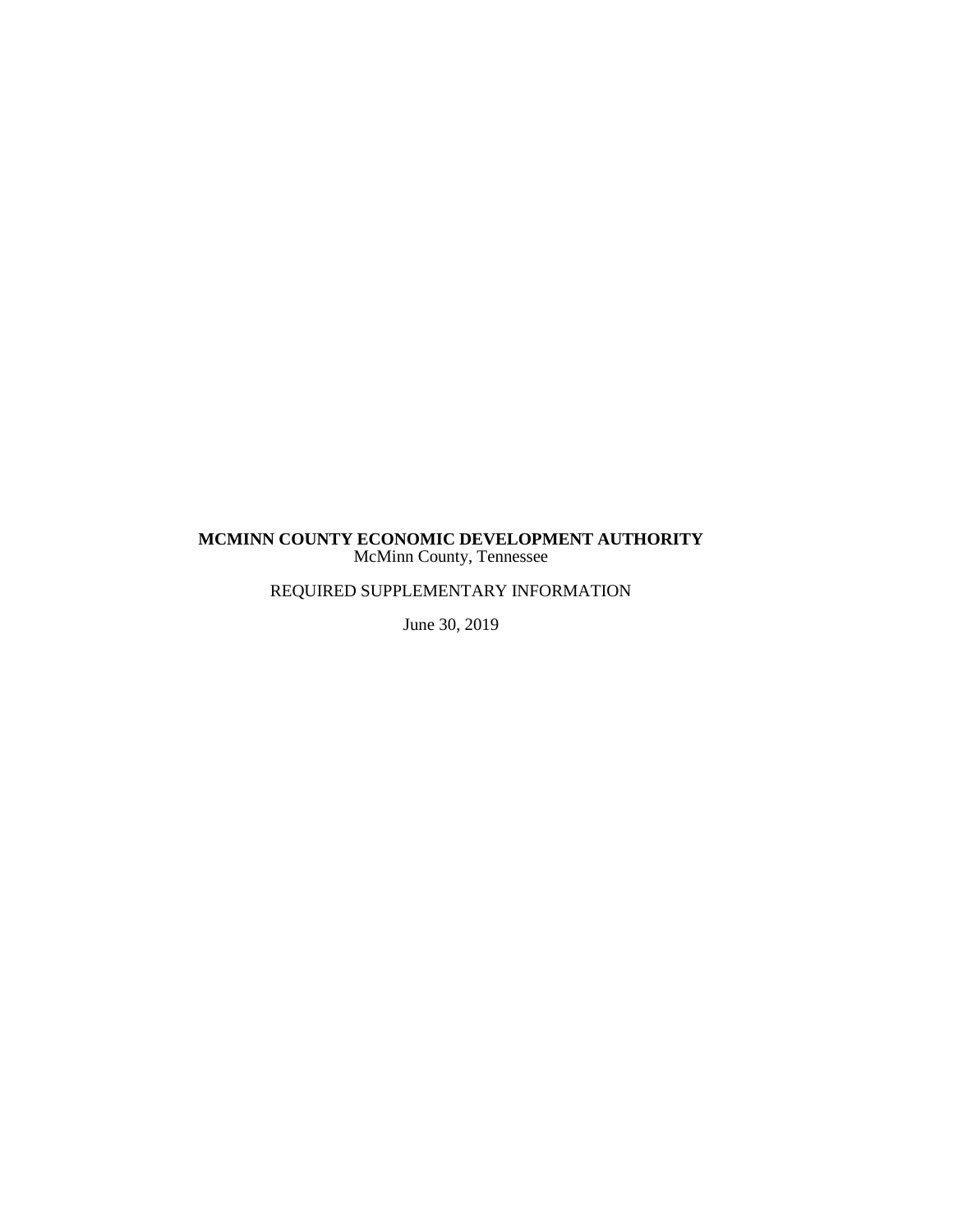## SCHEDULE OF CHANGES IN NET PENSION LIABILITY (ASSET)\*\* AND RELATED RATIOS BASED ON PARTICIPATION IN THE PUBLIC EMPLOYEE PENSION PLAN OF TCRS Last Fiscal Year Ended June 30,

|                                                     | 2015         | 2016         |              | 2017    |              | 2018   |
|-----------------------------------------------------|--------------|--------------|--------------|---------|--------------|--------|
| <b>Total pension liability (asset)</b>              |              |              |              |         |              |        |
| Service cost                                        | \$<br>10,825 | \$<br>16,359 | $\mathbb{S}$ | 17,228  | $\mathbb{S}$ | 15,093 |
| Interest                                            | 812          | 3,897        |              | 4,844   |              | 5,778  |
| Changes in benefit terms                            |              |              |              |         |              |        |
| Differences between actual $\&$ expected experience | 23,966       | (6,124)      |              | (3,797) |              | 3,087  |
| Change of assumptions                               |              |              |              | 1,347   |              |        |
| Benefit payments, including refunds of employee     |              |              |              |         |              |        |
| contributions                                       |              |              |              | (4,750) |              |        |
| Net change in total pension liability               | 35,603       | 14,132       |              | 14,872  |              | 23,958 |
| <b>Total pension liability-beginning</b>            |              | 35,603       |              | 49,735  |              | 64,607 |
| Total pension liability-ending (a)                  | 35,603       | 49,735       |              | 64,607  |              | 88,565 |
| <b>Plan fiduciary net position</b>                  |              |              |              |         |              |        |
| Contributions – employer                            | \$<br>10,825 | \$<br>14,841 | \$           | 15,093  | $\mathbb{S}$ | 16,957 |
| Contributions - employee                            |              |              |              | 5,743   |              | 6,452  |
| Net investment income                               | 74           | 403          |              | 3,841   |              | 4,756  |
| Benefit payments, including refunds of employee     |              |              |              |         |              |        |
| contributions                                       |              |              |              | (4,750) |              |        |
| Administrative expense                              | (102)        | (151)        |              | (129)   |              | (190)  |
| Other                                               |              |              |              |         |              |        |
| Net change in plan fiduciary net position           | 10,797       | 15,093       |              | 19,768  |              | 27,975 |
| Plan fiduciary net position - beginning             |              | 10,797       |              | 25,890  |              | 45,688 |
| Plan fiduciary net position – ending (b)            | 10,797       | 25,890       |              | 45,688  |              | 73,663 |
| Net Pension Liability (asset)-ending $(a) - (b)$    | 24,806       | 23,845       |              | 18,919  |              | 14,902 |

\*\* GASB 68 requires a 10-year schedule for this data to be presented starting with the implementation of GASB 68. The information in this schedule is not required to be presented retroactively prior to the implementation date. Years will add to this schedule in future fiscal years until 10 years of information is available.

Changes in assumptions: In 2017, amounts reported as changes in assumptions resulted from changes to the inflation rate, investment rate of return, cost of living adjustment, salary growth and mortality improvements.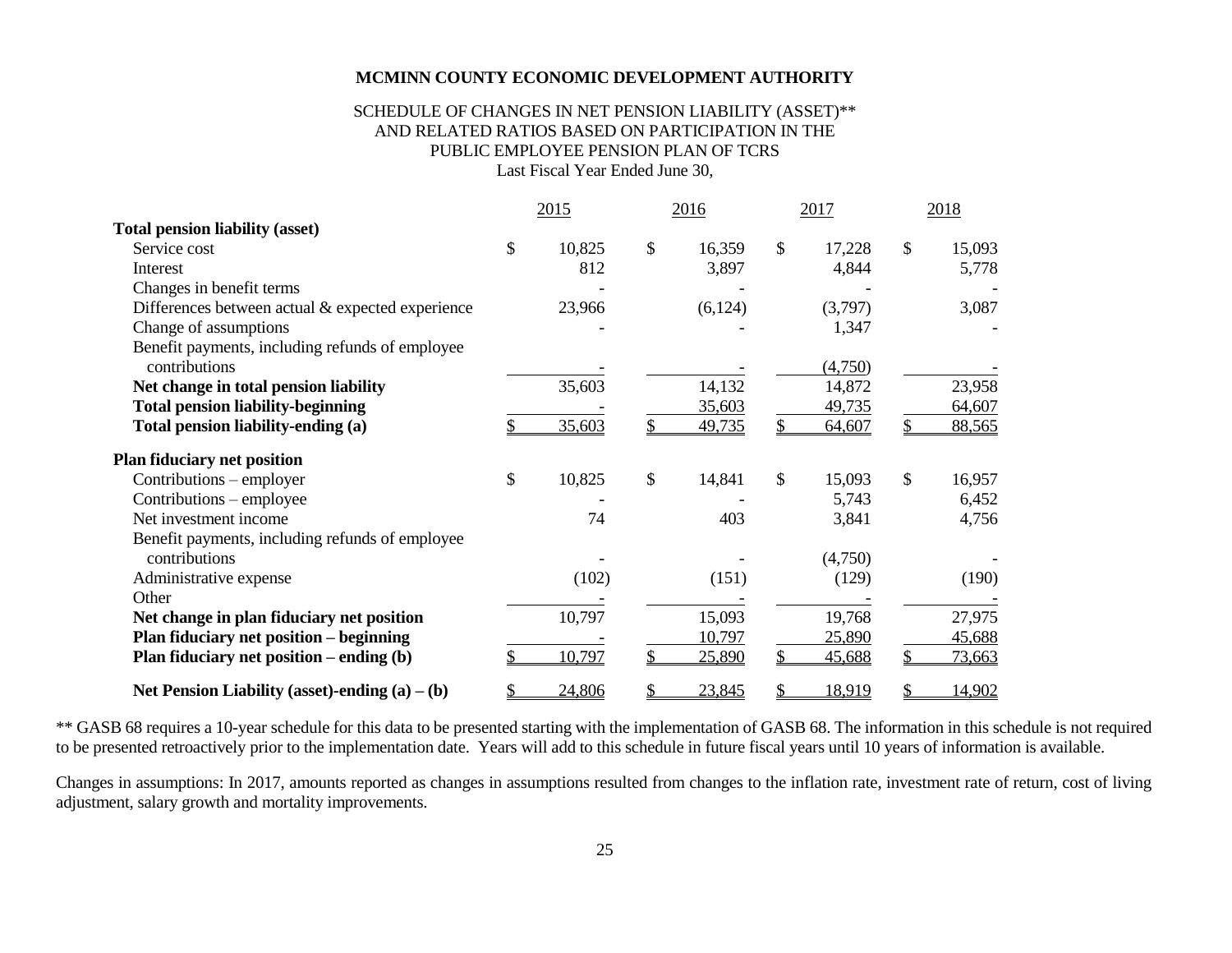#### SCHEDULES OF REQUIRED SUPPLEMENTARY INFORMATION\*\*

#### Schedule of Changes in Net Pension Liability (Asset) and Related Ratios (Continued) Based on Participation in the Public Employee Pension Plan of the TCRS Last Fiscal Year Ending June 30,

|                                                                           | 2015   |               | <u>2016</u> | 2017    | <u>2018</u> |
|---------------------------------------------------------------------------|--------|---------------|-------------|---------|-------------|
| Plan fiduciary net position as a percentage of<br>total pension liability | 30.33% |               | 52.06%      | 70.72%  | 83.17%      |
| <b>Covered payroll</b>                                                    | 83,723 | <sup>\$</sup> | 114.780     | 114.866 | 129,047     |
| Net pension liability (asset) as a percentage of<br>covered payroll       | 29.63% |               | 20.77%      | 16.47%  | 11.55%      |

\*\* GASB 68 requires a 10-year schedule for this data to be presented starting with the implementation of GASB 68. The information in this schedule is not required to be presented retroactively prior to the implementation date. Years will add to this schedule in future fiscal years until 10 years of information is available.

#### **SCHEDULE OF CONTRIBUTIONS\*\***

## **Based On Participation In The Public Employee Pension Plan of TCRS Past Fiscal Year Ended June 30,**

|                                                                                                             | 2015        | 2016           | 2017          | 2018          | 2019          |
|-------------------------------------------------------------------------------------------------------------|-------------|----------------|---------------|---------------|---------------|
| Actuarially determined contribution                                                                         | 10,825<br>S | 14,841<br>\$.  | 15,093<br>\$  | 16,957        | 20,247<br>\$  |
| Contributions in relation to the actuarially<br>determined contribution<br>Contribution deficiency (excess) | (10, 825)   | (14, 841)      | (15,093)      | (16,957)      | (20, 247)     |
| Covered-employee payroll<br>Contributions as a percentage covered -                                         | 83.723      | 114,780<br>SS. | 114,866<br>S. | 129,047<br>S. | 135,633<br>\$ |
| employee payroll                                                                                            | 12.93%      | 12.93%         | 13.14%        | 13.14%        | 14.33%        |

\*\* GASB 68 requires a 10-year schedule for this data to be presented starting with the implementation of GASB 68. The information in this schedule is not required to be presented retroactively prior to the implementation date. Years will add to this schedule in future fiscal years until 10 years of information is available.

Changes in assumptions: In 2017, amounts reported as changes in assumptions resulted from changes to the inflation rate, investment rate of return, cost of living adjustment, salary growth and mortality improvements.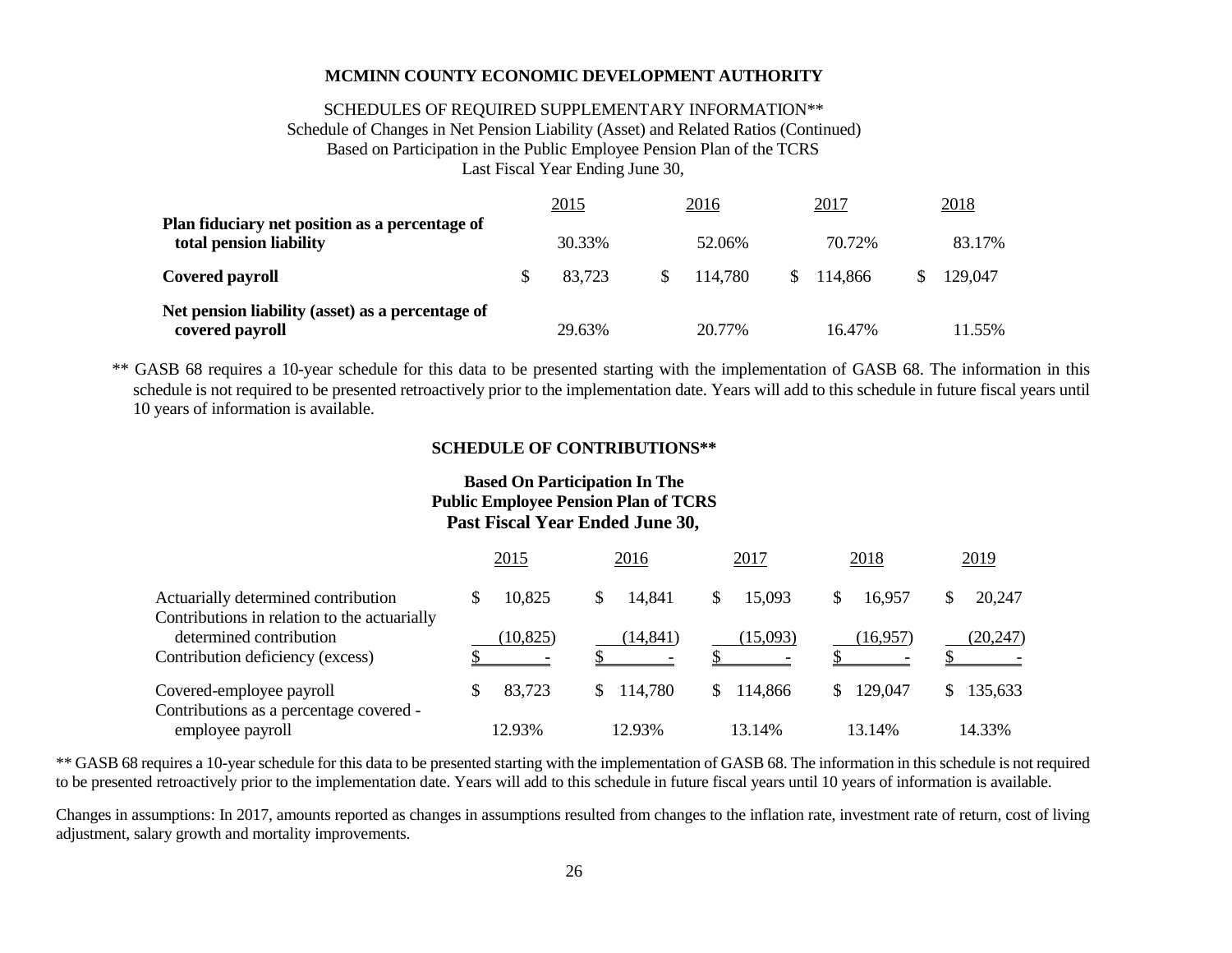## NOTES TO REQUIRED SUPPLEMENTARY SCHEDULES PRESENTED ON PAGE 29 For the Fiscal Year Ended June 30, 2019

#### *Valuation date:*

Actuarially determined contribution rates for 2019 were calculated based on the June 30, 2017 actuarial valuation.

#### *Methods and assumptions used to determine contribution rates:*

| Actuarial cost method            | <b>Entry Age Normal</b>                                                                                     |
|----------------------------------|-------------------------------------------------------------------------------------------------------------|
| Amortization method              | Level dollar, closed (not to exceed 20 years)                                                               |
| Remaining amortization period    | Varies by year                                                                                              |
| Asset valuation                  | 10-year smoothed with a 20 percent corridor to market value                                                 |
| Inflation                        | 2.5 percent                                                                                                 |
| Salary increases                 | Graded salary ranges from 8.72 to 3.44 percent based on age,<br>including inflation, averaging 4.00 percent |
| <b>Investment Rate of Return</b> | 7.25 percent, net of investment expense, including inflation                                                |
| Retirement age                   | Pattern of retirement determined by experience study                                                        |
| Mortality                        | Customized table based on actual experience including an<br>adjustment for some anticipated improvement     |
| Cost of Living Adjustments       | 2.25 percent                                                                                                |

Changes in assumptions: In 2017, amounts reported as changes in assumptions resulted from changes to the inflation rate, investment rate of return, cost of living adjustment, salary growth and mortality improvements.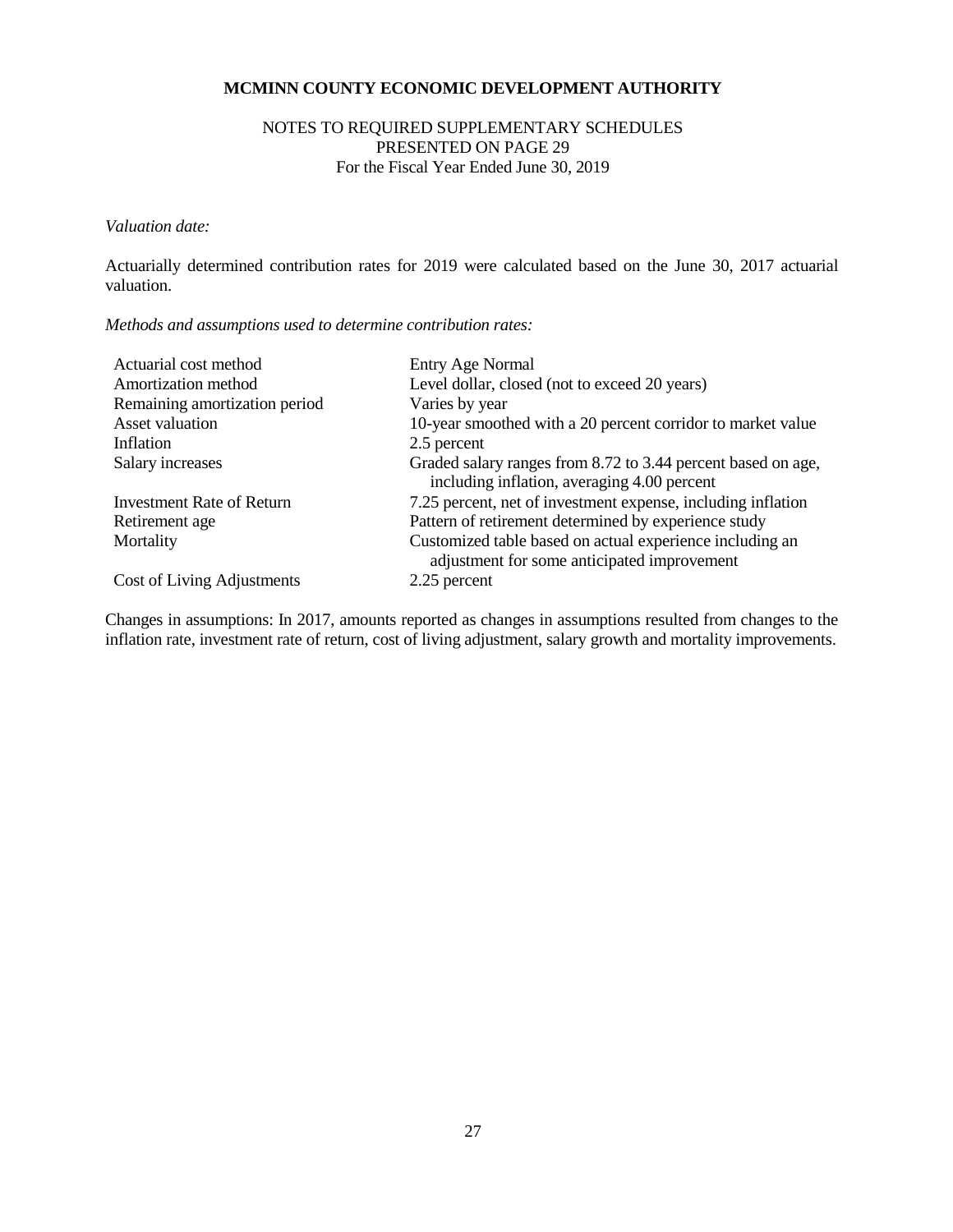## SCHEDULES OF REQUIRED SUPPLEMENTARY INFORMATION\*\* Schedule of Changes in Total OPEB Liability and Related Ratios Measurement Year Ended June 30, 2018 (Ultimately 10 Years Will Be Displayed)

| Measurement Year Ended June 30,                                               | 2017 | 2018               |
|-------------------------------------------------------------------------------|------|--------------------|
| <b>Total OPEB Liability</b><br>A.                                             |      |                    |
| <b>Service Cost</b><br>1.                                                     | \$   | \$<br>218<br>248   |
| Interest on the Total OPEB Liability<br>2.                                    |      | 287<br>354         |
| 3. Changes of benefit terms                                                   |      |                    |
| Difference between expected and actual experience of the<br>4.                |      |                    |
| <b>Total OPEB Liability</b>                                                   |      | (1,540)            |
| Changes in assumptions and other inputs<br>5.                                 |      | 1,775<br>(403)     |
| Benefit payments<br>6.                                                        |      | (4)                |
| <b>Net change in Total OPEB Liability</b>                                     |      | 132<br>803         |
| <b>Total OPEB Liability - Beginning</b><br>8.                                 |      | 9,584<br>9,716     |
| <b>Total OPEB Liability - Ending</b><br>9.                                    |      | 10,519<br>9,716    |
| В.<br><b>Estimated Covered – Employee Payroll</b>                             |      | 128,229<br>135,633 |
| <b>Total OPEB Liability as a Percentage of Covered-Employee Payroll</b><br>C. |      | 7.8%<br>7.6%       |

\*\*GASB 75 requires a 10-year schedule for this date to be presented starting with the implementation of GASB 75. Years will add to this schedule in future fiscal years until 10 years of information is available.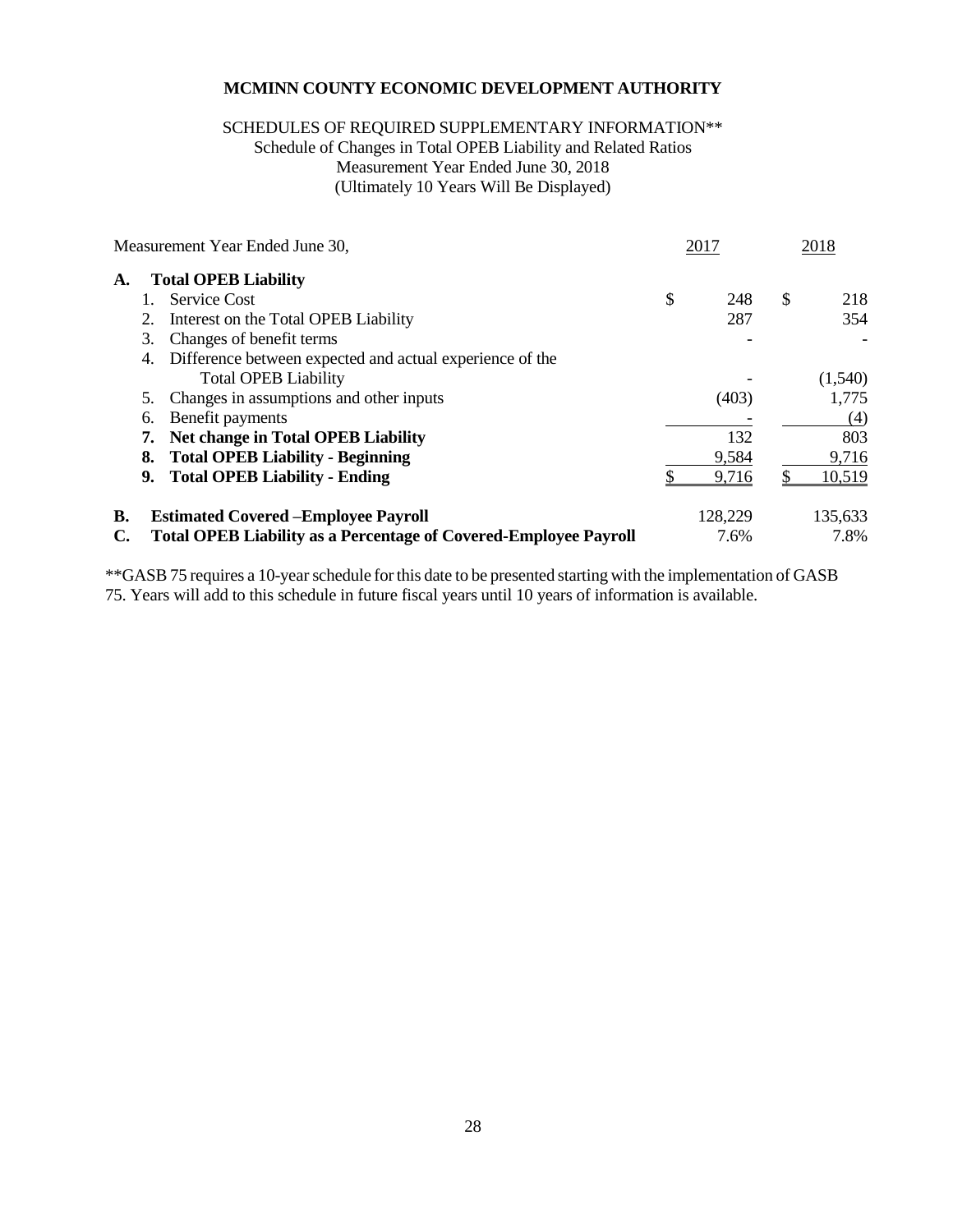## NOTES TO REQUIRED SUPPLEMENTARY SCHEDULES (OPEB) PRESENTED ON PAGE 30 For the Fiscal Year Ended June 30, 2019

## **Notes to Schedule of Changes in Total OPEB Liability and Related Ratios**

| <b>Valuation Date:</b>             | June 30, 2018                                                                                                                                                                                                                                                |
|------------------------------------|--------------------------------------------------------------------------------------------------------------------------------------------------------------------------------------------------------------------------------------------------------------|
| <b>Measurement Date:</b>           | June 30, 2018                                                                                                                                                                                                                                                |
|                                    | Methods and Assumptions Used to Determine Total OPEB Liability:                                                                                                                                                                                              |
| <b>Actuarial Cost Method</b>       | <b>Entry Age Normal</b>                                                                                                                                                                                                                                      |
| Inflation                          | 2.25%                                                                                                                                                                                                                                                        |
| <b>Discount Rate</b>               | 3.62%                                                                                                                                                                                                                                                        |
| <b>Salary Increases</b>            | Salary increase rates used in the July 1, 2018 actuarial valuation of the<br>Tennessee Consolidated Retirement System (TCRS); 3.44% - 8.72%,<br>including inflation                                                                                          |
| <b>Retirement Age</b>              | Retirement rates used in the July 1, 2018 actuarial valuation of the<br>Tennessee Consolidated Retirement System (TCRS). They are based<br>on the results of a statewide experience study (undertaken on behalf<br>of TCRS)                                  |
| Mortality                          | Mortality table used in the July1, 2018 actuarial valuation of the<br>Tennessee Consolidated Retirement System (TCRS). They are based<br>on the results of a statewide experience study (undertaken on behalf<br>of TCRS)                                    |
| <b>Healthcare Cost Trend Rates</b> | Based in the Getzen Model, with trend starting at 6.75% for 2019<br>calendar year, and gradually decreasing 32-year period to an ultimate<br>trend rate of 3.53% with 0.28% added to approximate the effect<br>of the excise tax                             |
| Aging factor                       | Based on the 2013 SOA Study "Health Care Costs – From Birth to<br>Death"                                                                                                                                                                                     |
| <b>Expenses</b>                    | Administrative expenses are included in the per capita health costs                                                                                                                                                                                          |
| <b>Other Information:</b>          |                                                                                                                                                                                                                                                              |
| <b>Notes</b>                       | Changes in assumptions and other inputs include the change in the<br>Discount rate from 3.56% as of the beginning of the measurement<br>period to 3.62% as of June 30, 2018. This change is reflected in the<br>Schedule of Changes in Total OPEB Liability. |
|                                    | There were no benefit changes during the measurement period.                                                                                                                                                                                                 |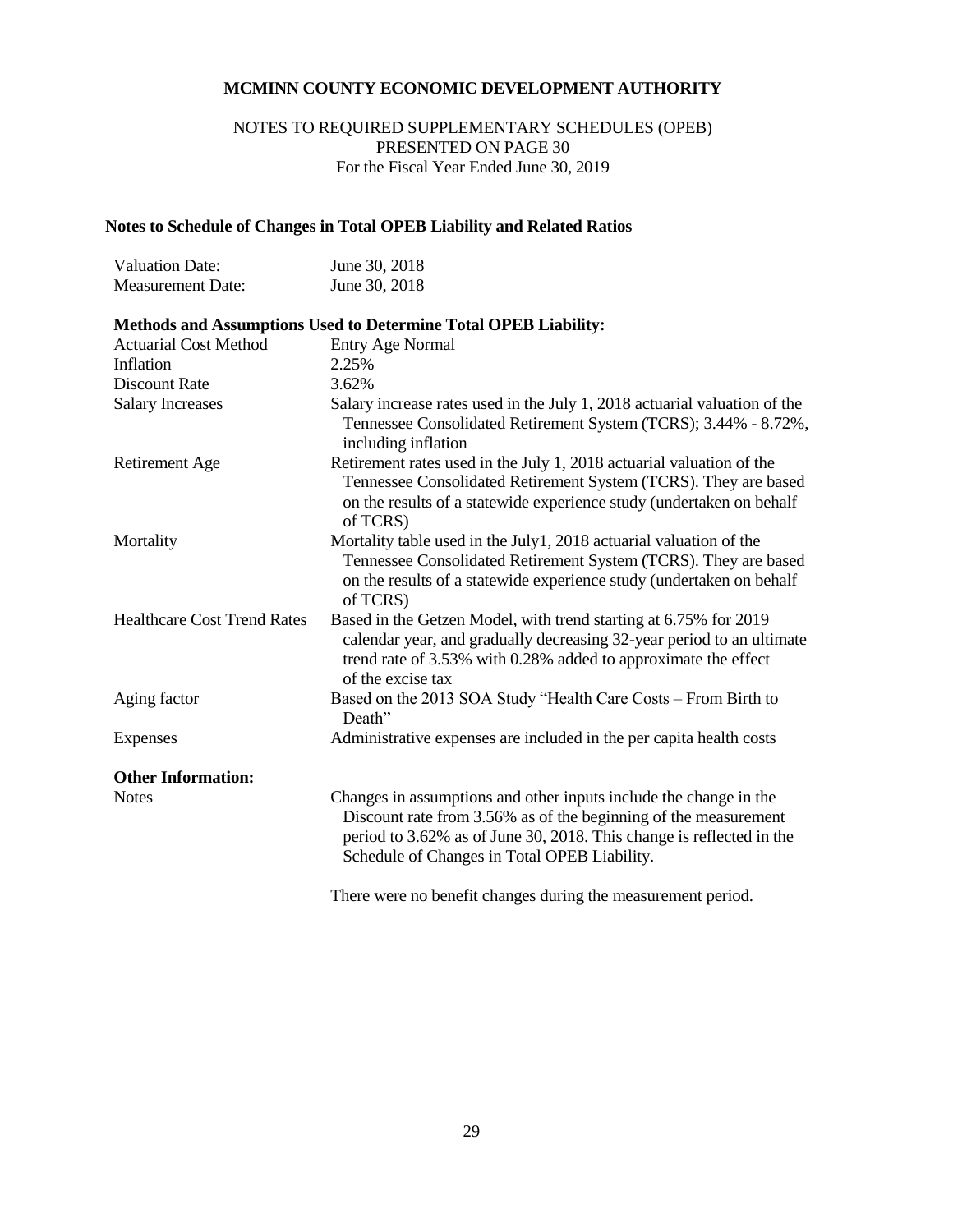INDEPENDENT AUDITOR'S REPORT ON INTERNAL CONTROL OVER FINANCIAL REPORTING AND ON COMPLAINCE AND OTHER MATTERS BASED ON AN AUDIT OF FINANCIAL STATEMENTS PERFORMED IN ACCORDANCE WITH *GOVERNMENT AUDITING STANDARDS*

June 30, 2019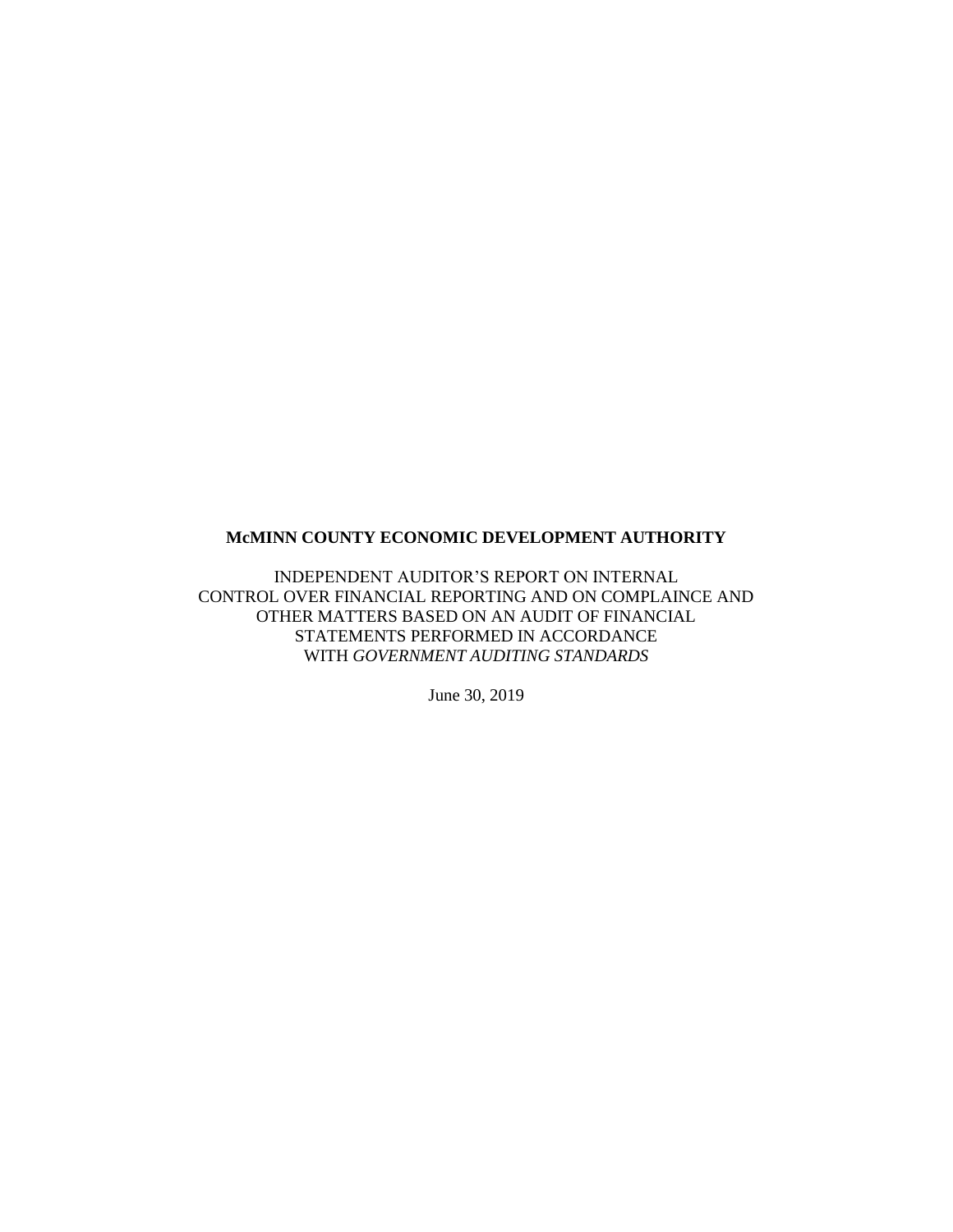

Whitlock & Company, P.C.

## Certified Public Accountants

## INDEPENDENT AUDITORS' REPORT ON INTERNAL CONTROL OVER FINANCIAL REPORTING AND ON COMPLAINCE AND OTHER MATTERS BASED ON AN AUDIT OF FINANCIAL STATEMENTS PERFORMED IN ACCORDANCE WITH *GOVERNMENT AUDITING STANDARDS*

To the Board of Directors McMinn County Economic Development Authority

We have audited, in accordance with the auditing standards generally accepted in the United States of America and the standards applicable to financial audits contained in *Government Auditing Standards* issued by the Comptroller General of the United States, the financial statements of the business-type activities of McMinn County Economic Development Authority, as of and for the year ended June 30, 2019, and the related notes to the financial statements, which collectively comprise McMinn County Economic Development Authority's basic financial statements, and have issued our report thereon dated November 26, 2019.

## **Internal Control over Financial Reporting**

In planning and performing our audit of the financial statements, we considered McMinn County Economic Development Authority's internal control over financial reporting (internal control) to determine the audit procedures that are appropriate in the circumstances for the purpose of expressing our opinions on the financial statements, but not for the purpose of expressing an opinion on the effectiveness of McMinn County Economic Development Authority's internal control.

A *deficiency in internal control* exists when the design or operation of a control does not allow management or employees, in the normal course of performing their assigned functions, to prevent, or detect and correct, misstatements on a timely basis. A *material weakness* is a deficiency, or a combination of deficiencies, in internal control, such that there is a reasonable possibility that a material misstatement of the entity's financial statements will not be prevented, or detected and corrected on a timely basis. A *significant deficiency* is a deficiency, or a combination of deficiencies, in internal control that is less severe than a material weakness, yet important enough to merit attention by those charged with governance.

Our consideration of internal control was for the limited purpose described in the first paragraph of this section and was not designed to identify all deficiencies in internal control that might be material weaknesses or, significant deficiencies. Given these limitations, during our audit we did not identify any deficiencies in internal control that we consider to be material weaknesses. However, material weaknesses may exist that have not been identified.

## **Compliance and Other Matters**

As part of obtaining reasonable assurance about whether McMinn County Economic Development Authority's financial statements are free from material misstatements, we performed tests of its compliance with certain provisions of laws, regulations, contracts, and grant agreements, noncompliance with which could have a direct and material effect on the determination of financial statement amounts. However, providing an opinion on compliance with those provisions was not an objective of our audit, and accordingly, we do not express such an opinion. The results of our tests disclosed no instances of noncompliance or other matters that are required to be reported under *Government Auditing Standards*.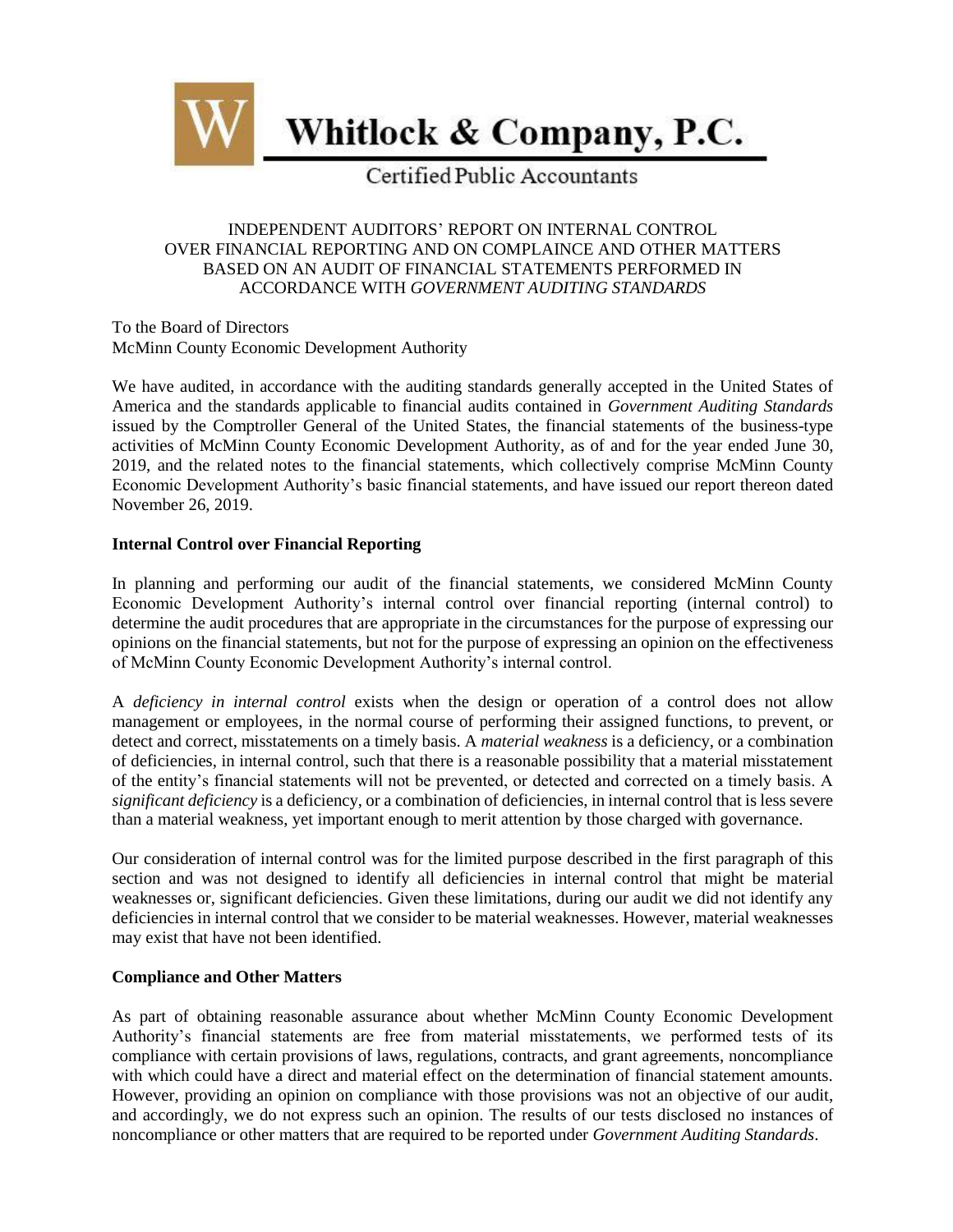## **Purpose of Report**

The purpose of this report is solely to describe the scope of our testing of internal control and compliance and the results of that testing, and not to provide an opinion on the effectiveness of the entity's internal control or on compliance. This report is an integral part of an audit performed in accordance with *Government Auditing Standards* in considering the entity's internal control and compliance. Accordingly, this communication is not suitable for any other purpose.

# *Whitlock & Company, PC*

Alcoa, Tennessee November 26, 2019